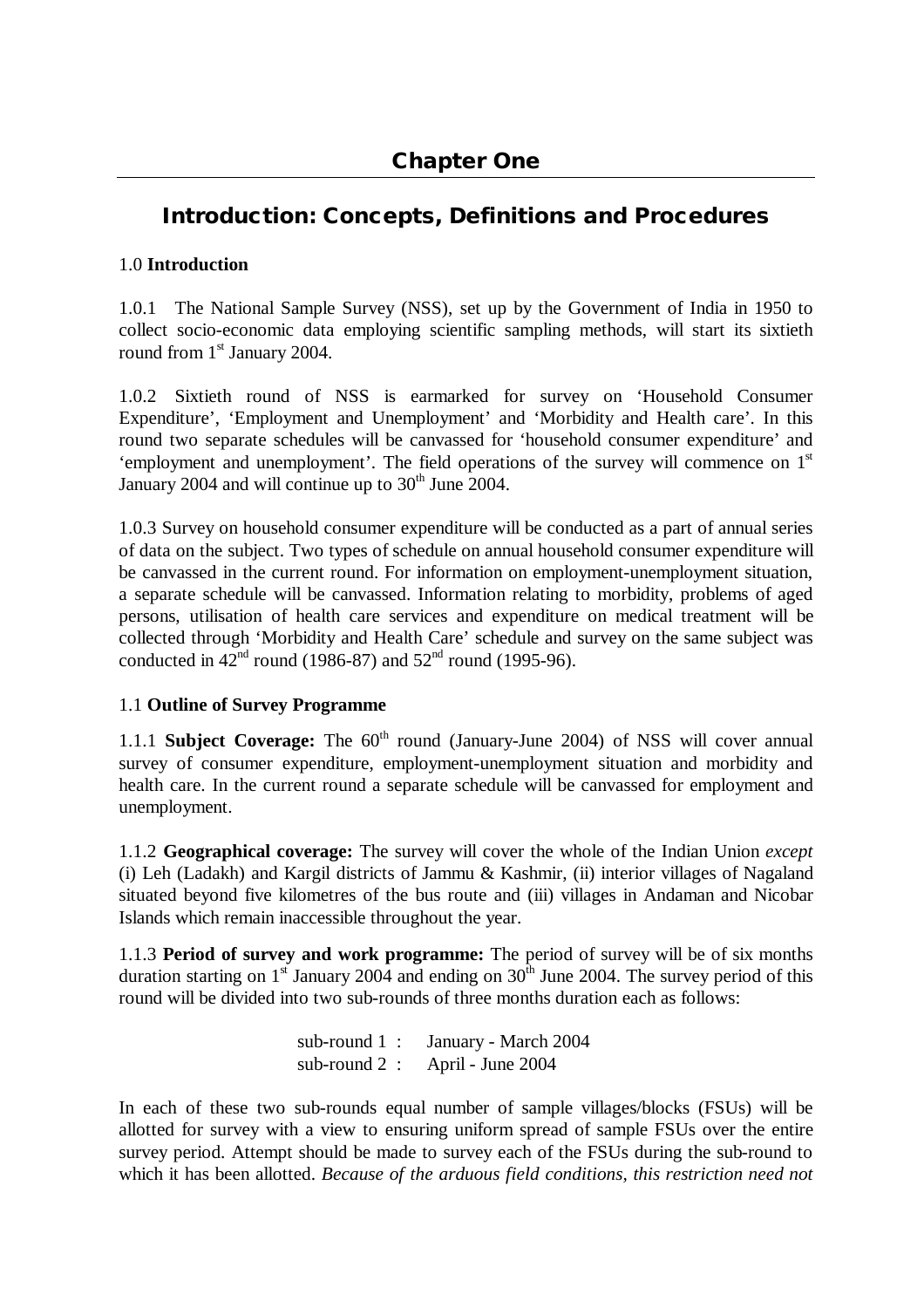*be strictly enforced in Andaman and Nicobar Islands, Lakshadweep, rural areas of Arunachal Pradesh and Nagaland.*

1.1.4 **Schedules of enquiry:** During this round, the following schedules of enquiry will be canvassed:

| Schedule 0.0  | : list of households          |
|---------------|-------------------------------|
| Schedule 1.0  | : consumer expenditure        |
| Schedule 10   | : employment and unemployment |
| Schedule 25.0 | : morbidity and health care   |

It has been decided that two types of Schedule 1.0 viz. Schedule Type 1 and Schedule Type 2 will be canvassed in this round. Schedule Type 1 is same as Schedule 1.0 of last few rounds including that of NSS  $59<sup>th</sup>$  round. Schedule Type 2 has different reference period (7 days), for some items of food, pan, tobacco and intoxicants as compared to 30 days for block 6, Schedule Type 1.

1.1.5 **Participation of States:** In this round all the States and Union Territories except Andaman & Nicobar Islands, Dadra & Nagar Haveli and Lakshadweep are participating at least on an equal matching basis. The following is the matching pattern of the participating States/UTs.

| Nagaland $(U)$              | $:$ triple     |
|-----------------------------|----------------|
| J & K, Manipur & Delhi      | : double       |
| Goa, Maharashtra (U)        | : one and half |
| <b>Remaining States/UTs</b> | : equal        |

# 1.2 **Contents of Volume I**

1.2.0 The present volume contains five chapters. Chapter one, besides giving an overview of the whole survey operation, discusses the concepts and definitions of certain important technical terms to be used in the survey. It also describes in detail the sampling design and the procedure of selection of households adopted for this round. Instructions for filling in Schedule 0.0, Schedule 1.0, Schedule 10 and Schedule 25.0 are given in Chapters Two to Five respectively.

# 1.3 **Sample Design**

1.3.1 **Outline of sample design:** A stratified multi-stage design has been adopted for the 60<sup>th</sup> round survey. The first stage units (FSU) will be the 1991 census villages in the rural sector and Urban Frame Survey (UFS) blocks in the urban sector. The ultimate stage units (USU) will be households in both the sectors. In case of large villages/blocks requiring hamlet-group (hg)/sub-block (sb) formation, one intermediate stage will be the selection of two hgs/sbs from each FSU.

1.3.2 **Sampling Frame for First Stage Units:** *For the rural sector,* the list of Census 1991 villages (panchayat wards for Kerala) and Census 1981 villages for J & K will constitute the sampling frame. *For the urban sector*, the list of latest available Urban Frame Survey (UFS) blocks will be considered as the sampling frame.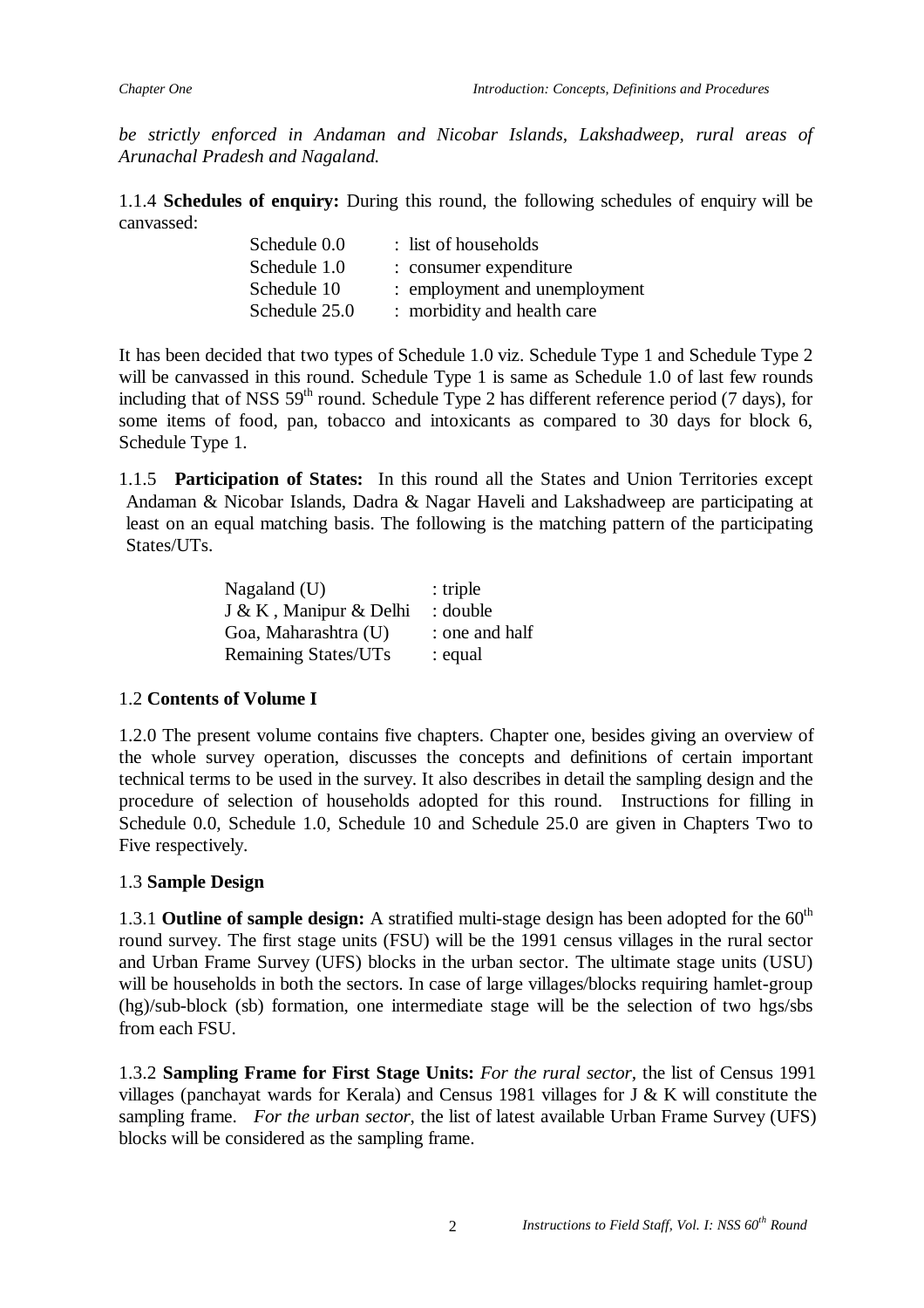# 1.3.3 **Stratification**

1.3.3.1 **Rural sector**: Two *special strata* will be formed at the State/ UT level**,** viz.

Stratum 1: all FSUs with population between 0 to 50 and Stratum 2: FSUs with population more than 15,000.

Special stratum 1 will be formed if at least 50 such FSUs are found in a State/UT. Similarly, special stratum 2 will be formed if at least 4 such FSUs are found in a State/UT. Otherwise, such FSUs will be merged with the general strata.

From FSUs other than those covered under special strata 1 and 2, *general strata* will be formed and its numbering will start from 3. Each district of a State/UT will normally be treated as a separate stratum. However, if the census rural population of the district is greater than or equal to 2.5 million as per population census 2001 or 2 million as per population census 1991, the district will be split into two or more strata, by grouping contiguous tehsils to form strata. However, in Gujarat, some districts are not wholly included in an NSS region. In such cases, the part of the district falling in an NSS region will constitute a separate stratum.

1.3.3.2 **Urban sector**: In the urban sector, strata will be formed within each NSS region on the basis of size class of towns as per Population Census 2001. The stratum numbers and their composition (within each region) are given below.

| stratum 1 :       | all towns with population less than 50,000                       |
|-------------------|------------------------------------------------------------------|
| stratum 2 :       | all towns with population 50,000 or more but less than 2 lakhs   |
| stratum 3 :       | all towns with population 2 lakhs or more but less than 10 lakhs |
| stratum 4, 5, 6,: | each town with population 10 lakhs or more                       |

The stratum numbers will remain as above even if, in some regions, some of the strata are not formed.

1.3.4 **Total sample size (FSUs):** 7612 FSUs have been allocated at all-India level on the basis of investigator strength in different States/UTs for central sample and 8260 for state sample.

1.3.5 **Allocation of total sample to States and UTs:** The total number of sample FSUs is allocated to the States and UTs in proportion to provisional population as per Census 2001 subject to the availability of investigators ensuring more or less uniform work-load.

1.3.6 **Allocation of State/UT level sample to rural and urban sectors:** State/UT level sample is allocated between two sectors in proportion to provisional population as per *Census 2001* with 1.5 weightage to urban sector subject to the restriction that urban sample size for bigger states like Maharashtra, Tamil Nadu etc. should not exceed the rural sample size. Earlier practice of giving double weightage to urban sector has been modified considering the fact that there has been considerable growth in urban population. A minimum of 8 FSUs will be allocated to each state/UT separately for rural and urban areas.

The sample sizes by sector and State/UT are given in Table 1 at the end of this Chapter.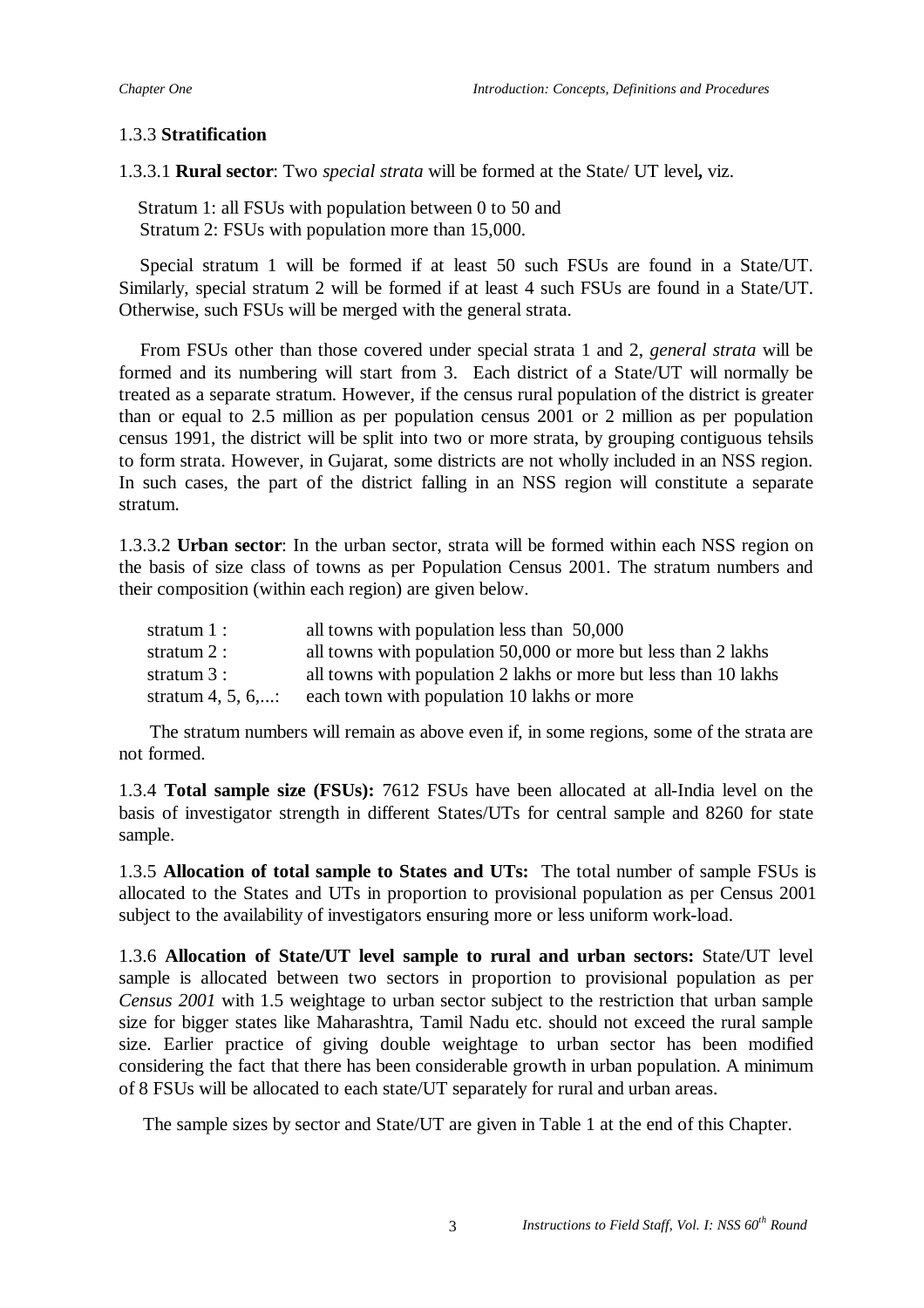1.3.7 **Allocation to strata:** Within each sector of a State/UT, the respective sample size will be allocated to the different strata in proportion to the stratum population as per census 2001. Allocations at stratum level will be adjusted to a multiple of 4 with a minimum sample size of 4.

1.3.8 **Selection of FSUs:** FSUs will be selected with Probability Proportional to Size With Replacement (PPSWR), size being the population as per Population Census 1991 in all the strata for rural sector except for stratum 1. In stratum 1 of rural sector and in all the strata of urban sector, selection will be done using Simple Random Sampling Without Replacement (SRSWOR). Within each stratum, samples will be drawn in the form of two independent subsamples in both the rural and urban sectors.

# 1.3.9 **Selection of hamlet-groups/sub-blocks/households - important steps**

1.3.9.1 **Proper identification of the FSU boundaries:** The first task of the field investigators is to ascertain the exact boundaries of the sample FSU as per its identification particulars given in the sample list. For urban samples, the boundaries of each Urban Frame Survey (UFS) block may be identified by referring to the map corresponding to the frame code specified in the sample list (even though map of the block for a latter period of the UFS might be available).

1.3.9.2 **Criterion for hamlet-group/sub-block formation:** After identification of the FSU, it is to be determined whether listing will be done in the whole sample FSU or not. In case the population of the selected village or block is found to be 1200 or more, it will be divided into a suitable number (say, D) of 'hamlet-groups' in the rural sector and 'sub-blocks' in the urban sector as stated below.

| approximate present population<br>of the sample village/block |  | no. of hgs/sbs<br>to be formed |  |
|---------------------------------------------------------------|--|--------------------------------|--|
| less than $1200$<br>(no hamlet-groups/sub-blocks)             |  |                                |  |
| 1200 to 1799<br>1800 to 2399<br>2400 to 2999<br>3000 to 3599  |  | 3<br>4<br>5<br>6               |  |
|                                                               |  |                                |  |

For rural areas of Himachal Pradesh, Sikkim, Nagaland and Poonch, Rajouri, Udhampur, Doda districts of Jammu and Kashmir and Idukki district of Kerala, the number of hamletgroups will be formed as follows.

| approximate present population<br>of the sample village      |                    | no. of hgs to<br>be formed |
|--------------------------------------------------------------|--------------------|----------------------------|
| less than $600$<br>600 to 899<br>900 to 1199<br>1200 to 1499 | (no hamlet-groups) |                            |
|                                                              |                    |                            |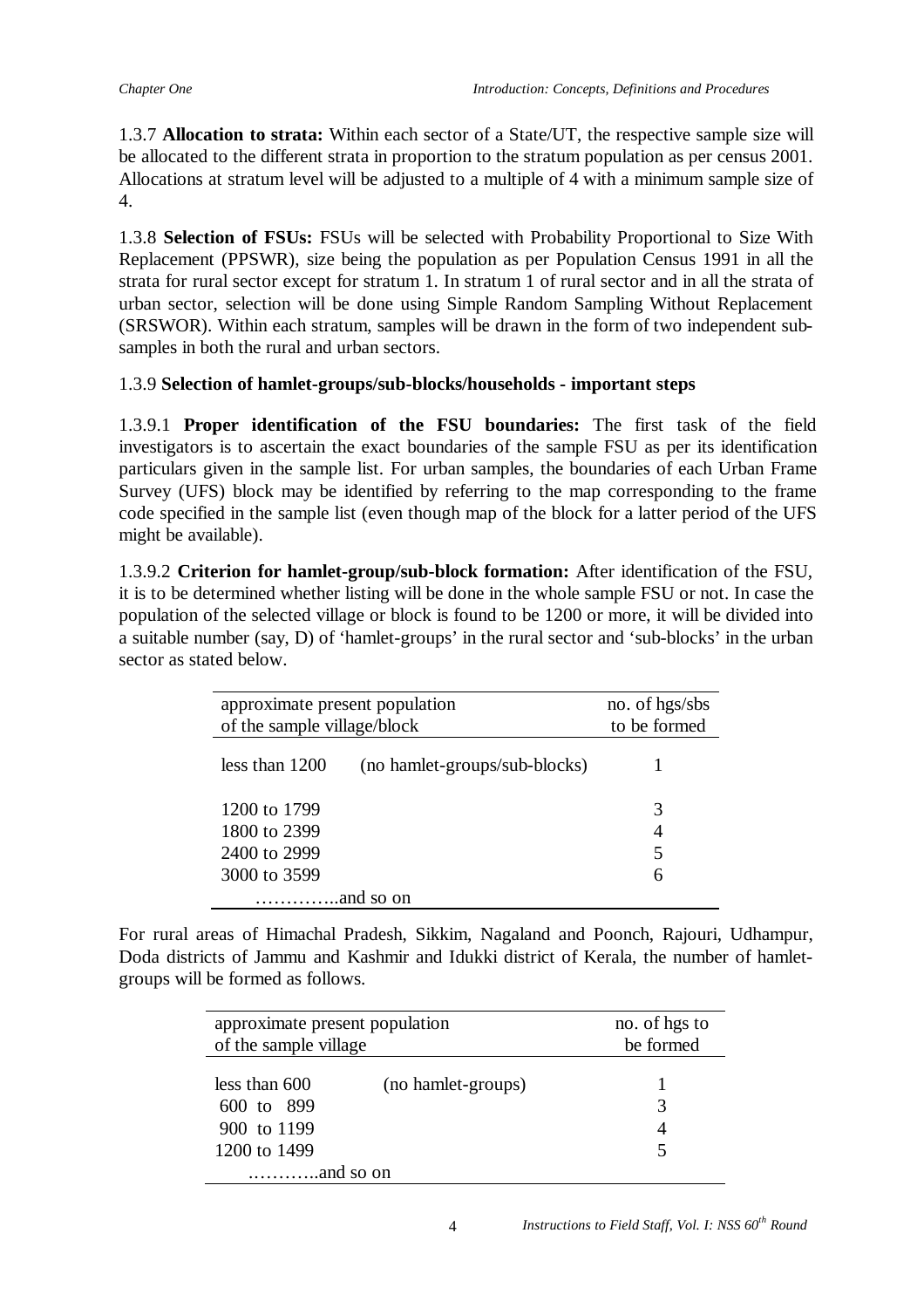Two hamlet-groups/sub-blocks will be selected from a large village/UFS block wherever hamlet-groups/sub-blocks have been formed, by SRSWOR. Listing and selection of the households will be done independently in the two selected hamlet-groups/sub-blocks.

1.3.9.3 **Formation of hamlet-groups/sub-blocks:** In case hamlet-groups/sub-blocks are to be formed in the sample FSU, the same should be done by more or less equalizing population (details are in Chapter Two). Note that while doing so, it is to be ensured that the hamletgroups/sub-blocks formed are clearly identifiable in terms of physical landmarks.

1.3.9.4 **Listing of households:** Having determined the hamlet-groups/sub-blocks, i.e. area(s) to be considered for listing, the next step is to list all the households (including those found to be temporarily locked after ascertaining the temporariness of locking of households through local enquiry). The hamlet-group/sub-block with sample hg/sb number 1 will be listed first and that with sample hg/sb number 2 will be listed next.

## 1.4 **Formation of Second Stage Strata and allocation of households and schedule types for Schedule 1.0:**

1.4.1 For Schedule 1.0 all the households in the selected village/block/hamlet-groups/subblocks will be stratified into two second stage strata (SSS) on the basis of land possessed by household in rural areas and household MPCE in urban areas.

 For rural sector, a cut-off point 'X' ( in hectares) has been determined at State/UT level from NSS 48<sup>th</sup> round data in such a way that top 20% of the rural households possessed land equal to or more than X. All the listed households possessing land less than X will be in SSS 1. Rest of the households will be in SSS 2.

 Similarly, in the urban sector, a cut-off point 'A' (in Rs) has been determined at State/UT level from NSS  $55<sup>th</sup>$  round data in such a way that top 20% of the households had MPCE equal to or more than 'A'. All the listed households with MPCE less than 'A' will be in SSS 1 while the rest of the households will be in SSS 2.

The values of X and A for each State/UT are given in Table 1 of Chapter two.

 Composition of SSS with number of households to be surveyed for Schedule 1.0 will be as follows:

|          |                                                           | no. of hhs to be surveyed for<br>schedule 1.0 |                      |  |  |
|----------|-----------------------------------------------------------|-----------------------------------------------|----------------------|--|--|
|          | <b>SSS</b><br>composition of SSS                          |                                               | with hg/sb formation |  |  |
|          |                                                           | formation                                     | (for each hg/sb)     |  |  |
| rural    |                                                           |                                               |                      |  |  |
|          | SSS 1: households with land possessed $\langle X \rangle$ | 2                                             |                      |  |  |
| $SSS$ 2: | other households                                          | 2                                             |                      |  |  |
| urban    |                                                           |                                               |                      |  |  |
|          | SSS 1: households with MPCE $\lt A$                       | $\mathcal{D}_{\mathcal{L}}$                   |                      |  |  |
|          | SSS 2: other households                                   | 2                                             |                      |  |  |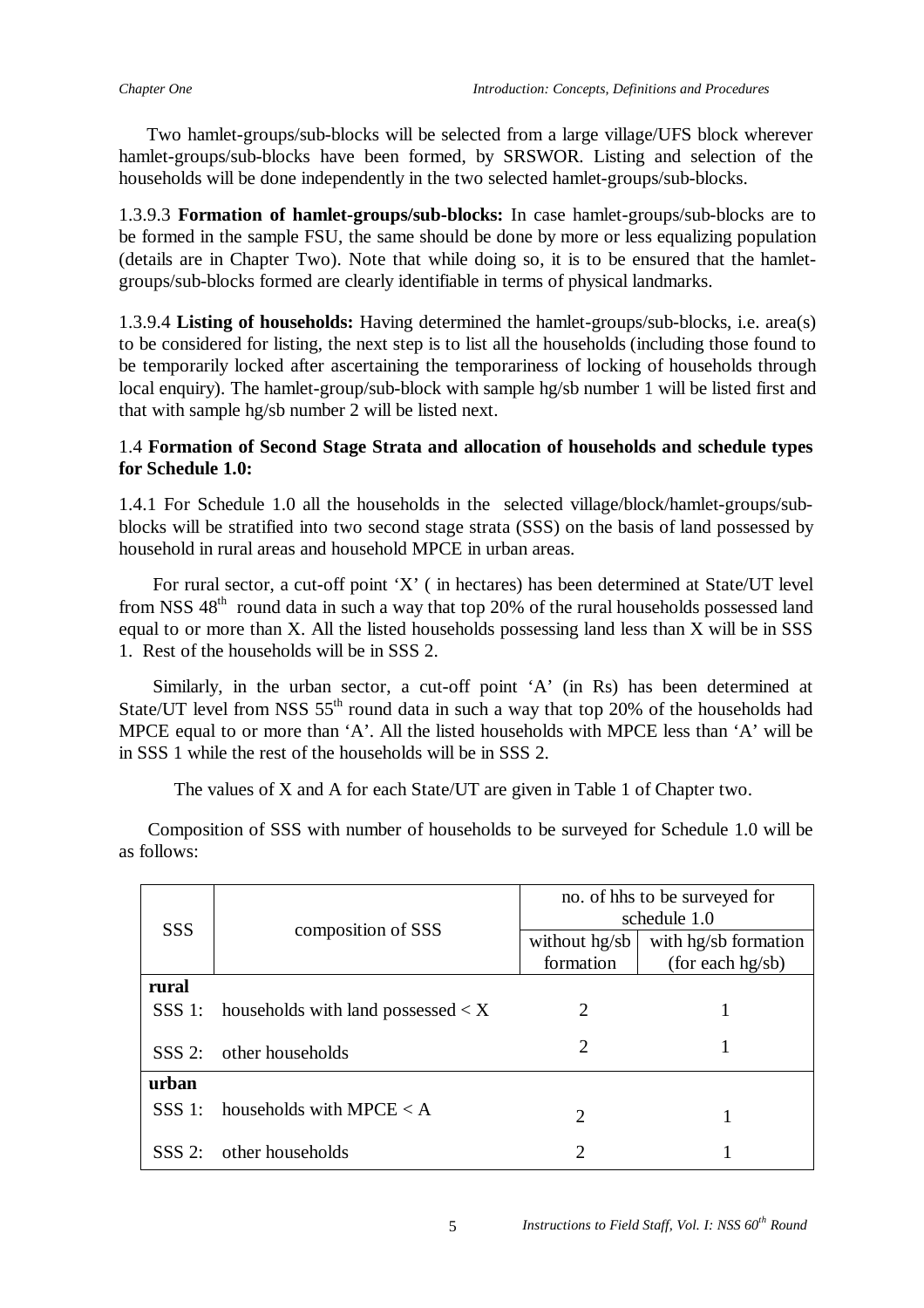1.4.2 Both Schedule Type 1 and Schedule Type 2 would be canvassed in each FSU.

 *For FSUs without hg/sb formation*: In this case, one each for both schedule types (one type 1 & one type 2) will be canvassed in each SSS. Type 1 schedule will be canvassed in the odd numbered sample households and type 2 will be canvassed in the even numbered sample households. If after compensation of shortfall, there are 3 selected households in SSS 1 (or in SSS 2) and 1 household in SSS 2 (or in SSS 1) then type 1 will be canvassed in sample households 1 & 3 of SSS 1 (or SSS 2) and type 2 will be canvassed in the remaining sample households of both the SSS. If all 4 households belong to the same SSS, type 1 will be assigned to odd numbered sample households and rest to type 2.

 *For FSUs with hg/sb formation*: Here Schedule Type 1 will be canvassed in SSS 1 of hg/sb 1 and SSS 2 of hg/sb 2 while type 2 will be canvassed in SSS 2 of hg/sb 1 and SSS 1 of hg/sb 2. If one SSS of a hg/sb is void, allocation will be done following the compensation rule and corresponding allocation of schedule type (type 1/type 2) will be transferred to the SSS of the hg/sb having more than 1 sample household. If each hg/sb has one SSS void, type 1 will be allocated to the odd numbered sample households of each remaining hg/sb *×* SSS and type 2 to the even numbered sample households.

Two schedule types would be canvassed by two different field workers. However, in the states where team approach is not followed for canvassing schedules, both the types may be canvassed by same investigator.

1.5 **Formation of Second Stage Strata and allocation of households for Schedule 10:** In each selected village/block/hamlet-group/sub-block, two second stage strata (SSS) will be formed for Schedule 10 as given below.

| <b>SSS</b> | composition of SSS                                                                                           | no. of hhs to be surveyed for<br>schedule 10 |                      |  |
|------------|--------------------------------------------------------------------------------------------------------------|----------------------------------------------|----------------------|--|
|            |                                                                                                              | without hg/sb                                | with hg/sb formation |  |
|            |                                                                                                              | formation                                    | (for each $hg/sb$ )  |  |
| $SSS$ 1:   | households with at least one member<br>of age below 30 years<br>with<br>educational level secondary or above | 4                                            |                      |  |
| $SSS$ 2:   | other households                                                                                             | 4                                            |                      |  |

1.6 **Formation of Second Stage Strata and allocation of households for Schedule 25.0:**  In each selected village/block/hamlet-group/sub-block, four second stage strata (SSS) will be formed as given below.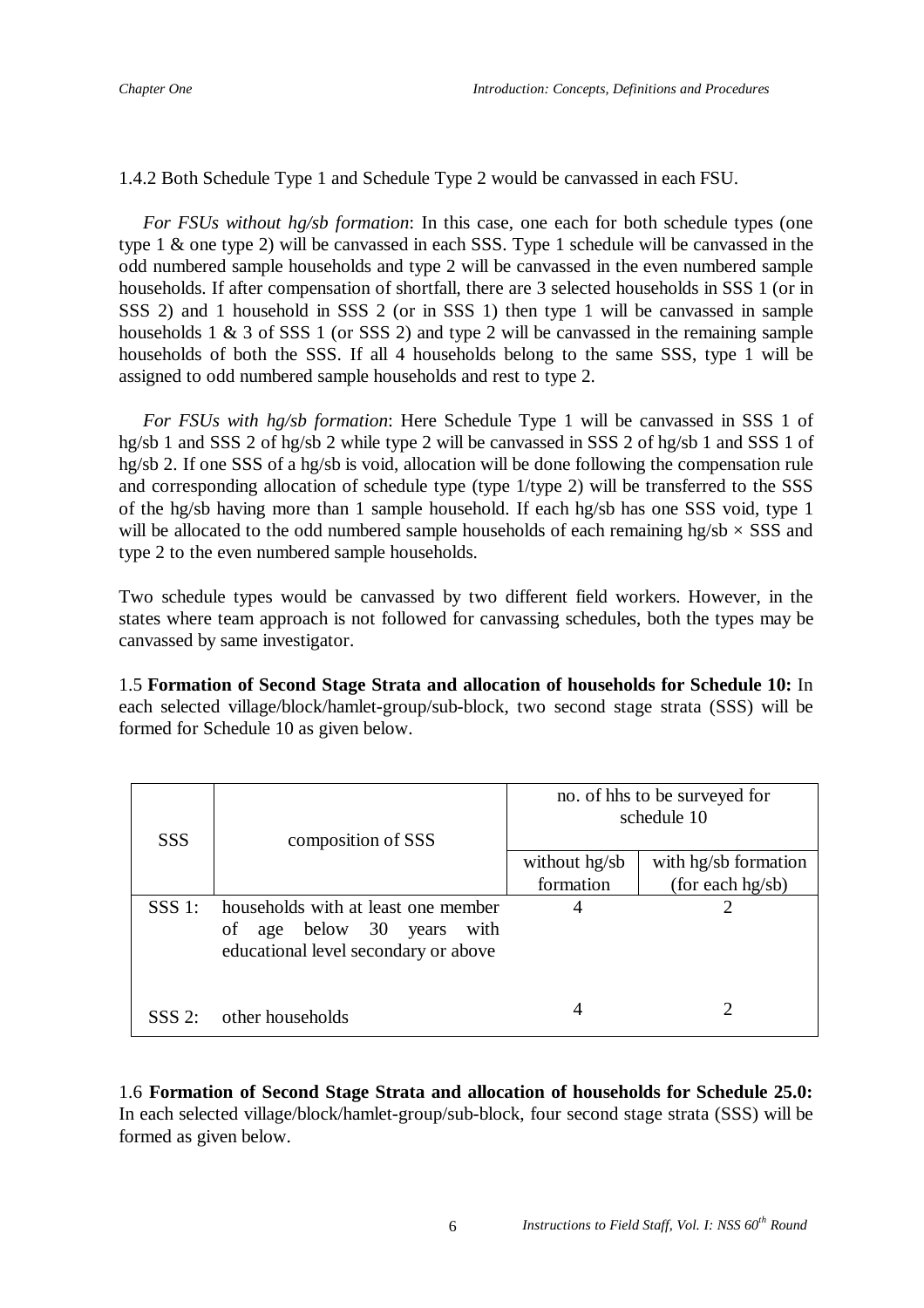|            |                                                                                                            | no. of hhs to be surveyed for<br>schedule 25.0 |                      |  |
|------------|------------------------------------------------------------------------------------------------------------|------------------------------------------------|----------------------|--|
| <b>SSS</b> | composition of SSS                                                                                         | without hg/sb                                  | with hg/sb formation |  |
|            |                                                                                                            | formation                                      | (for each $hg/sb$ )  |  |
| $SSS$ 1:   | households with at least one member                                                                        | 4                                              |                      |  |
|            | hospitalised during last 365 days                                                                          |                                                |                      |  |
| $SSS$ 2:   | remaining<br>from the<br>households,<br>households having at least one child<br>of age below 5 years       | 2                                              |                      |  |
| $SSS$ 3:   | remaining<br>households,<br>the<br>from<br>households with at least one member<br>of age 60 years or above | 2                                              |                      |  |
| $SSS$ 4:   | other households                                                                                           |                                                |                      |  |

1.7 **Selection of households for Schedules 1.0, 10 and 25.0:** From each SSS the sample households for all the schedules will be selected by SRSWOR. If a household is selected for more than one schedule only one schedule will be canvassed in that household in the priority order of Schedule 1.0, Schedule 10 and Schedule 25.0 and in that case the household will be replaced for the other schedule. If a household is selected for Schedule 1.0 it will not be selected for Schedule 10 or Schedule 25.0. Similarly, if a household is not selected for Schedule 1.0 but selected for Schedule 10 it will not be selected for Schedule 25.0. However, for the household, selected from SSS1 of Schedule 25.0, the Schedule 25.0 will be canvassed even if the household is selected for other schedules.

1.8 **Shortfall of households to be compensated:** For schedule 1.0, 10 and 25.0, shortfall of households available in the frame of any SSS will be compensated from the same SSS of the other hg/sb or from the other SSS of the same or other hg/sb where additional household(s) are available. The procedure is as follows:

Step 1: Allocate the required number of households to each SSS wherever possible and identify the SSS having shortfall.

Step 2: In case of hg/sb formation, compensate from the same SSS of the other hg/sb if available. Otherwise, go to Step 3.

Step 3: Find the SSS where additional households are available following the priority order of SSS 1, SSS 2, SSS 3 & SSS 4 and compensate.

 The table given below will be useful for deciding the SSS from which the compensation is to be made.

| SSS having shortfall<br>Schedule 25.0 | priority order of SSS for compensation |
|---------------------------------------|----------------------------------------|
|                                       | 2, 3, 4                                |
|                                       | 1, 3, 4                                |
|                                       | 1, 2, 4                                |
|                                       |                                        |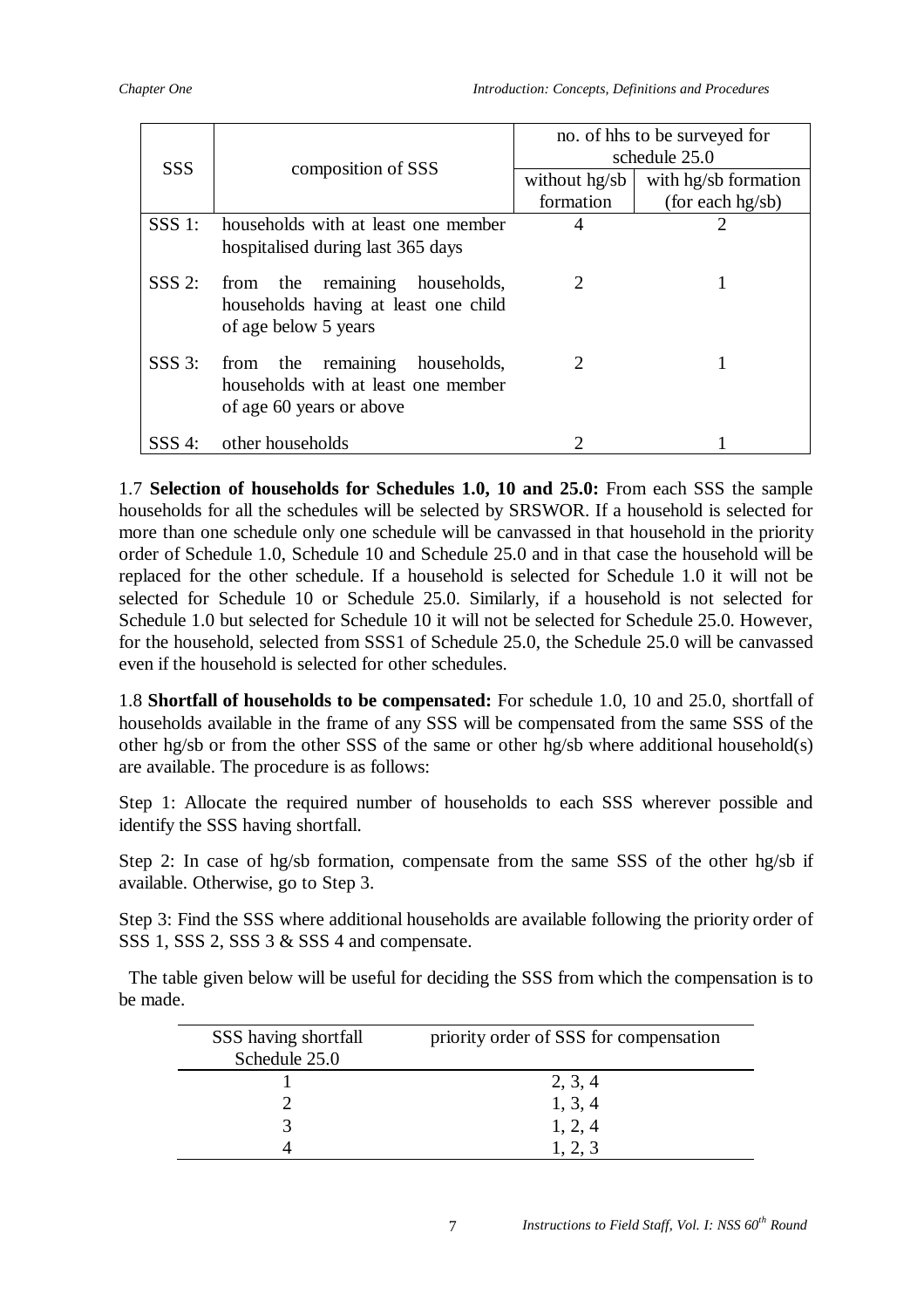If there is hg/sb formation, for each SSS as per priority order, compensation may be made from the hg/sb where shortfall occurs, failing which from other hg/sb and so on.

Similarly, if shortfall is in SSS 3 of hg/sb 1 for sch. 25.0, first try to compensate from SSS3 of hg/sb 2, failing which try from SSS 1 of hg/sb 1, failing which try from SSS 1 of hg/sb 2. If the shortfall still remains then try from SSS 2 of hg/sb 1, failing which try from SSS 2 of hg/sb 2 and so on.

For schedules 1.0 and 10, the procedure will be same except that choice will be limited to SSS 1 and SSS 2 only.

For example, if shortfall is in SSS 2 of hg/sb 2 for sch. 1.0 or sch. 10, first try to compensate from SSS 2 of hg/sb 1, failing which try from SSS 1 of hg/sb 2. If the shortfall still remains then try from SSS 1 of hg/sb 1.

The resulting number of households (h) for each SSS will be entered at the top of relevant column(s) of block 5 and also in col.(6) against the relevant  $SSS \times (hg/sb)$  of block 6.

Some illustrations on compensation of shortfall are given below:

(a) FSU without hg/sb formation

| <b>EXAMPLE 1</b> (SCHOUGH 20.0) |    |        |         |          |  |  |  |
|---------------------------------|----|--------|---------|----------|--|--|--|
| SSS                             | Н  | Step 1 | Step 3  |          |  |  |  |
|                                 |    | $2*$   |         |          |  |  |  |
|                                 | 15 |        | $2 + 2$ |          |  |  |  |
|                                 |    | ∩∗     |         |          |  |  |  |
|                                 | 3  |        |         |          |  |  |  |
| total                           | 20 |        |         | 10       |  |  |  |
| shortfall                       |    |        |         | $\times$ |  |  |  |

#### **Example 1** (schedule 25.0)

### (b) FSU with hg/sb formation

|  | <b>Example 2</b> (for schedule 1.0) |
|--|-------------------------------------|
|--|-------------------------------------|

| hg/sb          | SSS   | - <b>-</b> -<br>Η | Step 1 | <br>Step 2 | Step 3   | h |
|----------------|-------|-------------------|--------|------------|----------|---|
|                |       | 110               |        |            |          |   |
|                |       |                   |        |            |          |   |
|                | total | 111               | 2      |            |          |   |
| $\mathfrak{D}$ |       | 112               |        |            |          | ∍ |
|                |       |                   | $0*$   |            |          |   |
|                | total | 112               |        |            |          | 2 |
|                | total | 223               | 3      | $\theta$   |          |   |
| shortfall      |       |                   |        |            | $\left($ |   |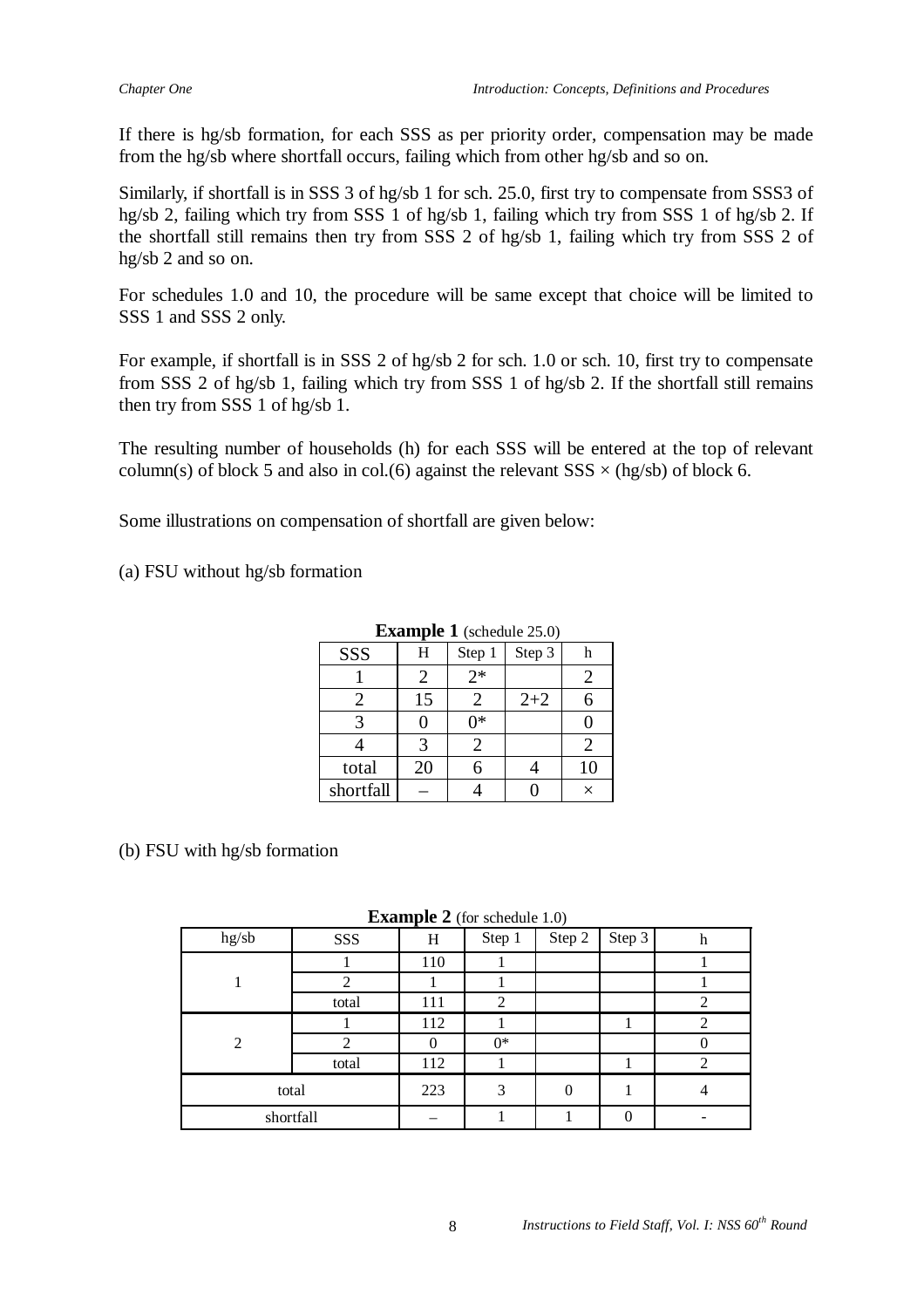|                |       |     |        | $\overline{\phantom{a}}$ |        |   |
|----------------|-------|-----|--------|--------------------------|--------|---|
| hg/sb          | SSS   | Н   | Step 1 | Step 2                   | Step 3 | h |
|                |       | 122 |        |                          |        |   |
|                |       |     | $1*$   |                          |        |   |
|                | total | 123 | 3      |                          |        |   |
| $\mathfrak{D}$ |       | 125 |        |                          | ◠      |   |
|                |       |     | $0*$   |                          |        |   |
|                | total | 125 | 2      |                          | ി      |   |
| total          |       | 248 |        |                          | 3      |   |
| shortfall      |       |     |        | ◠                        |        |   |

**Example 3** (for schedule 10)

| hg/sb          | SSS            | H        | Step 1         | Step 2         | Step 3         | $\mathbf h$    |  |  |
|----------------|----------------|----------|----------------|----------------|----------------|----------------|--|--|
|                |                | 3        | $\overline{c}$ |                |                | 3              |  |  |
|                | 2              | $\theta$ | $0*$           |                |                | $\theta$       |  |  |
|                | 3              |          |                |                |                |                |  |  |
|                | 4              | 126      |                |                |                | $\overline{2}$ |  |  |
|                | total          | 130      | 4              | 1              | 1              | 6              |  |  |
| $\overline{2}$ |                |          | $1*$           |                |                |                |  |  |
|                | $\overline{2}$ |          |                |                |                |                |  |  |
|                | 3              | $\Omega$ | $0*$           |                |                | $\Omega$       |  |  |
|                | 4              | 130      |                |                |                | $\overline{2}$ |  |  |
|                | total          | 132      | 3              |                | 1              | 4              |  |  |
| total          |                | 262      | 7              |                | $\overline{2}$ | 10             |  |  |
| shortfall      |                |          | 3              | $\overline{2}$ | $\Omega$       |                |  |  |

**Example 4** (for schedule  $25.0$ )

*\* indicates the SSS having shortfall*

# 1.9 **Concepts and Definitions:**

1.9.0 Important concepts and definitions used in different schedules of this survey are explained below.

1.9.1 **House:** Every structure, tent, shelter, etc. is a house irrespective of its use. It may be used for residential or non-residential purpose or both or even may be vacant.

1.9.2 **Household:** A group of persons normally living together and taking food from a common kitchen will constitute a household. The members of a household may or may not be related by blood or marriage to one another. The following cases are to be noted while determining the group of persons to be considered as households for the current survey:

(i) Each inmate (including residential staff) of a hostel, mess, hotel, boarding and lodging house, etc., will constitute a single member household. If, however, a group of persons among them normally pool their income for spending, they together will be treated as forming a single household. For example, a family living in a hotel will be treated as a separate single household by itself.

(ii) Under-trial prisoners in jails and indoor patients of hospitals, nursing homes etc., are to be excluded, but residential staff therein will be listed while listing is done in such institutions. The persons of the first category will be considered as normal members of their parent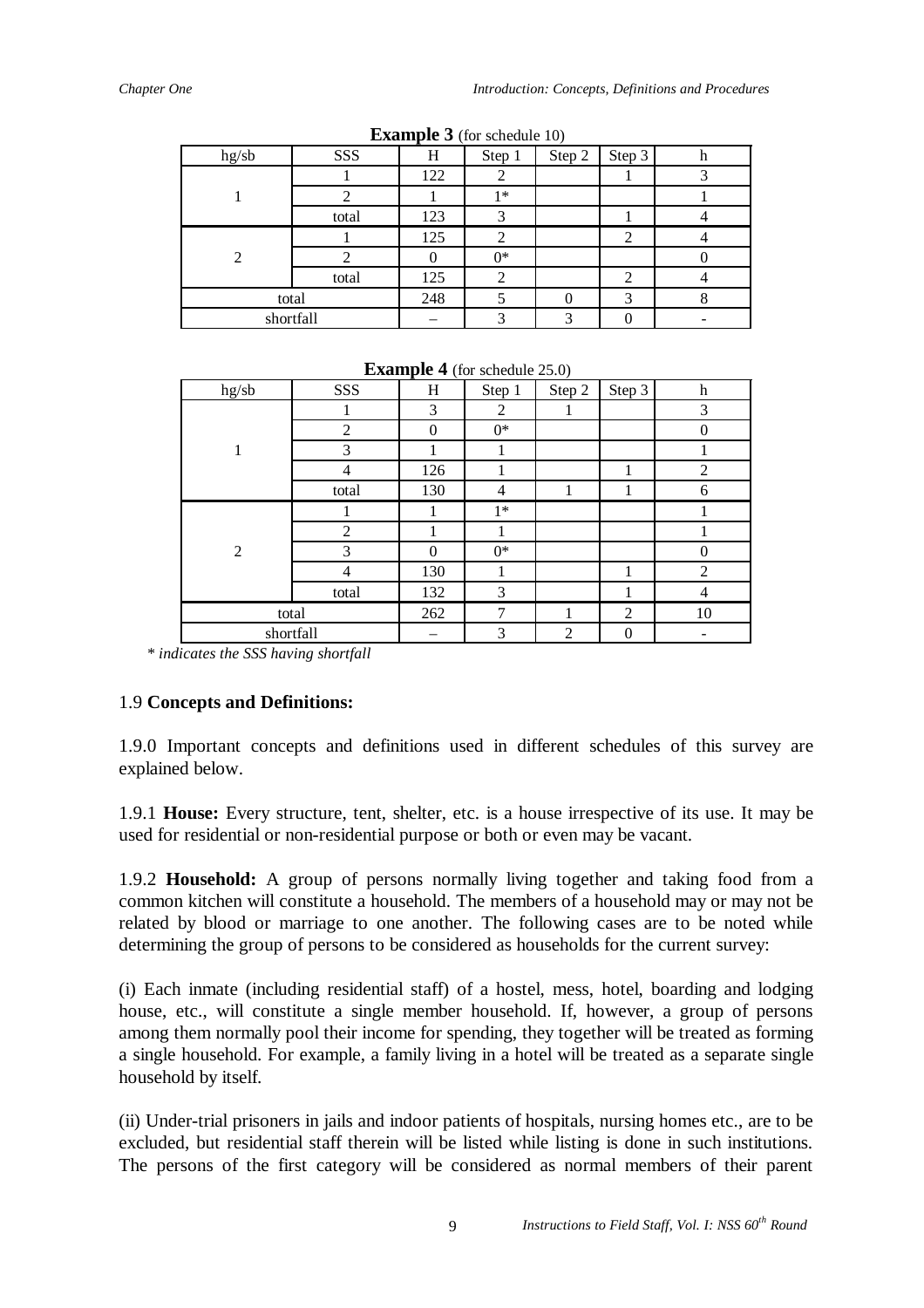households and will be counted there. Convicted prisoners undergoing sentence will be outside the coverage of the survey.

(iii) Floating population, i.e., persons without any normal residence will not be listed. But households residing in open space, roadside shelter, under a bridge etc. more or less regularly in the same place will be listed.

(iv) Foreign nationals will not be listed, nor their domestic servants, if by definition the latter belong to the foreign national's household. If, however, a foreign national becomes an Indian citizen for all practical purposes, he/she will be covered.

(v) Persons residing in barracks of military and paramilitary forces (like police, BSF etc.) will be kept outside the survey coverage for difficulty in conduct of survey therein. However, civilian population residing in their neighbourhood, including the family quarters of service personnel are to be covered, for which, of course, permission may have to be obtained from appropriate authorities.

(vi) Orphanages, rescue homes, ashrams and vagrant houses are outside the survey coverage. However, the persons staying in old age homes, the students staying in ashram/hostels and the residential staff (other than monks/nuns) of these ashrams may be listed. For orphanages, although orphans are not to be listed, the persons looking after them and staying there may be considered for listing.

1.9.3 **Household size:** The number of normally resident members of a household is its size. It will include temporary stay-aways but exclude temporary visitors and guests. Even though the determination of the actual composition of a household will be left to the judgment of the head of the household, the following procedures will be adopted as guidelines:

(i) In deciding the composition of a household, more emphasis is to be placed on 'normally living together' than on 'ordinarily taking food from a common kitchen'. In case the place of residence of a person is different from the place of boarding, he or she will be treated as a member of the household with whom he or she resides.

(ii) A resident employee, or domestic servant, or a paying guest (but not just a tenant in the household) will be considered as a member of the household with whom he or she resides even though he or she is not a member of the same family.

(iii) When a person sleeps in one place (say, in a shop or in a room in another house because of space shortage) but usually takes food with his or her family, he or she should be treated not as a single member household but as a member of the household in which other members of his or her family stay.

(iv) If a member of a household (say, a son or a daughter of the head of the household) stays elsewhere (say, in hostel for studies or for any other reason), he/she will not be considered as a member of his/her parent's household. However, he/she will be listed as a single member household if the hostel is listed.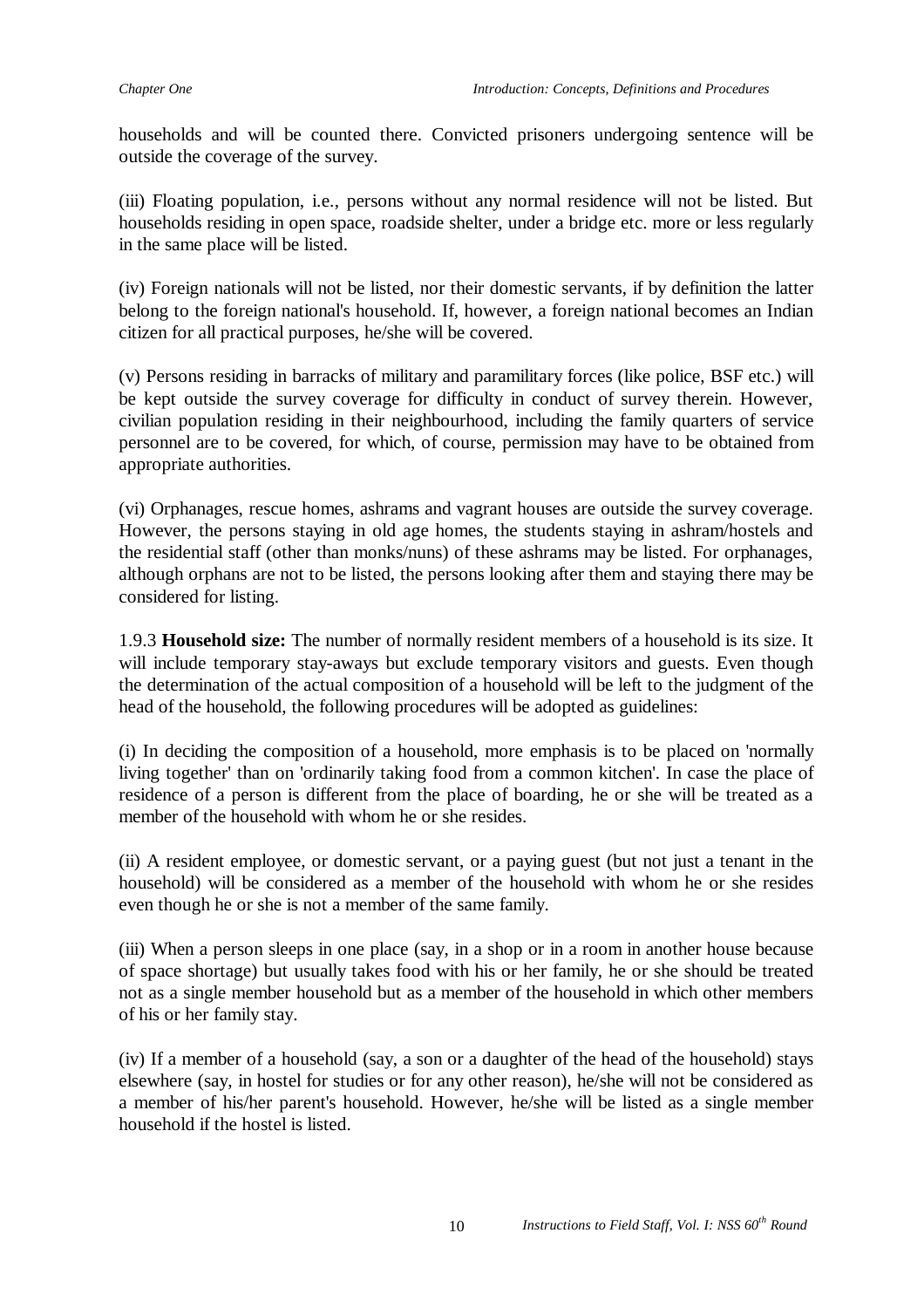1.9.4 **Pucca structure:** A pucca structure is one whose walls and roofs are made of pucca materials such as cement, concrete, oven burnt bricks, hollow cement / ash bricks, stone, stone blocks, jack boards (cement plastered reeds), iron, zinc or other metal sheets, timber, tiles, slate, corrugated iron, asbestos cement sheet, veneer, plywood, artificial wood of synthetic material and poly vinyl chloride (PVC) material.

1.9.5 **Katcha structure:** A structure which has walls and roof made of non-pucca materials is regarded as a katcha structure. Non-pucca materials include unburnt bricks, bamboo, mud, grass, leaves, reeds, thatch, etc. Katcha structures can be of the following two types:

(a) **Unserviceable katcha structure** includes all structures with thatch walls and thatch roof i.e. walls made of grass, leaves, reeds, etc. and roof of a similar material and

(b) **Serviceable katcha structure** includes all katcha structures other than unserviceable katcha structures.

1.9.6 **Semi-pucca structure:** A structure which cannot be classified as a pucca or a katcha structure as per definition is a semi-pucca structure. Such a structure will have either the walls or the roof but not both, made of pucca materials.

1.9.7 **Dwelling unit:** It is the accommodation availed of by a household for its residential purpose. It may be an entire structure or a part thereof or consisting of more than one structure. There may be cases of more than one household occupying a single structure such as those living in independent flats or sharing a single housing unit, in which case, there will be as many dwelling units as the number of households sharing the structure. There may also be cases of one household occupying more than one structure (i.e. detached structures for sitting, sleeping, cooking, bathing etc) for its housing accommodation. In this case, all the structures together constitute a single dwelling unit. In general, a dwelling unit consists of living room, kitchen, store, bath, latrine, garage, open and closed veranda etc. A structure or a portion thereof used exclusively for non-residential purposes or let out to other households does not form part of the dwelling unit of the household under consideration. However, a portion of a structure used for both residential and non-residential purposes is treated as part of the dwelling unit except when the use of such portion for residential purpose is very nominal. The dwelling unit covers all pucca, semi-pucca and katcha structures used by a household. Households living more or less regularly under bridges, in pipes, under staircase, in purely temporary flimsy improvisations built by the road side (which are liable to be removed at any moment) etc., are considered to have no dwelling.

1.9.8 **Independent house:** An independent house is one which has a separate structure and entrance with self-contained arrangements. In other words, if the dwelling unit and the entire structure of the house are physically the same, it should be considered as an independent house. In some parts, particularly in rural areas, two or more structures together may constitute a single housing unit. While the main residence may be in one of the structures, the other structures may be used for sleeping, sitting and for store, bath etc. In all such cases, all the structures together will form a single housing unit and will be treated as an independent house.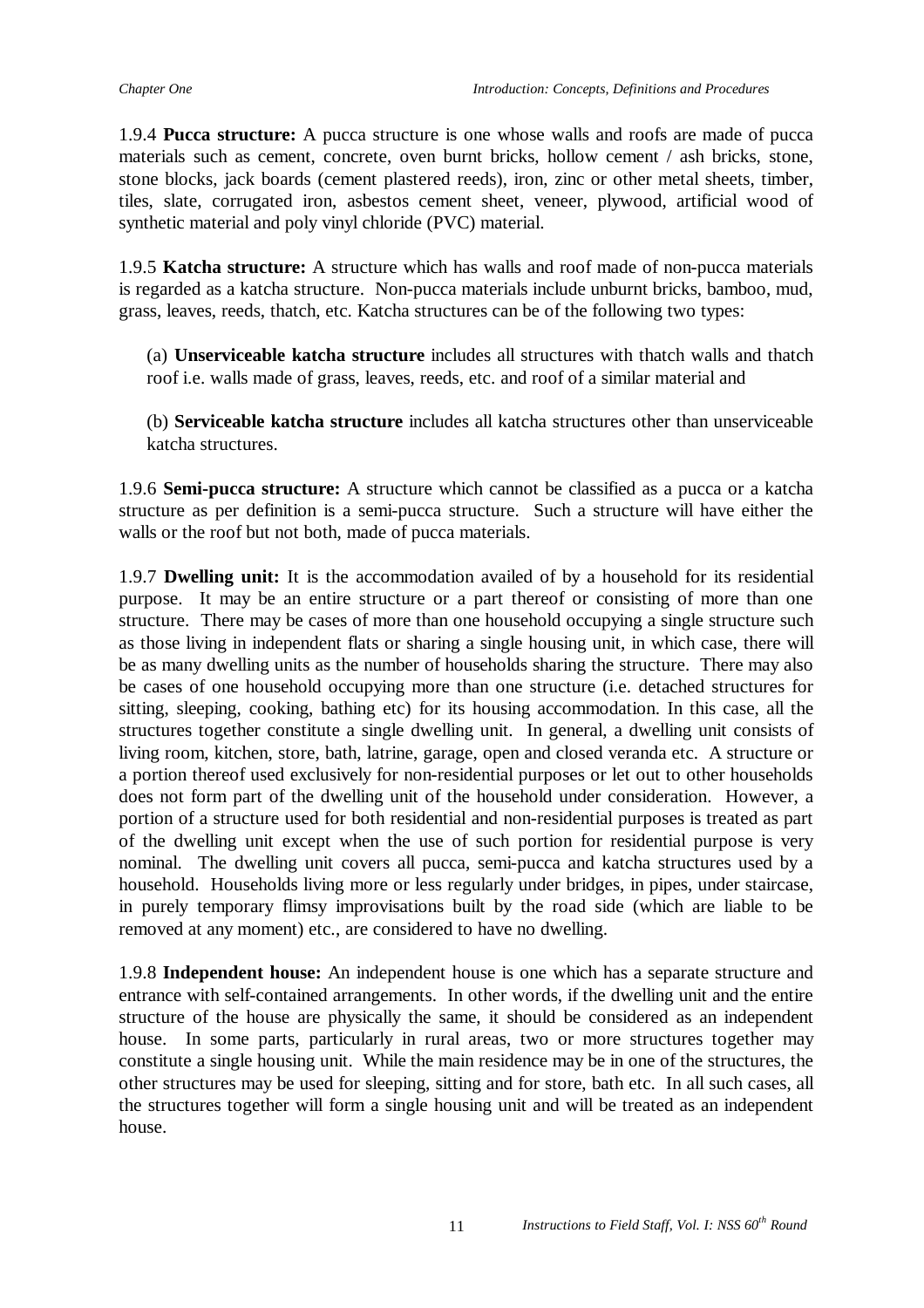1.9.9 **Flat:** A flat, generally, is a part of the building and has one or more rooms with selfcontained arrangements and normal housing facilities like water supply, latrine, toilet, etc., which are used exclusively by the household residing therein or jointly with other households. It also includes detached room or rooms with or without other housing facilities.

1.9.10 **Land possessed:** The area of land possessed will include land 'owned', 'leased in' and 'land neither owned nor leased in' (i.e. encroached) by the household but exclude land 'leased out'. The total land area possessed by the household as on the date of survey is taken into account. A piece of land is considered to be owned by the household if permanent heritable possession with or without the right to transfer the title vests in a member or members of the household. Land held in owner-like possession say, under perpetual lease, hereditary tenure, long-term lease for 30 years or more, etc., will also be considered as land owned. For a piece of land under the possession of the household, if the household lacks title of ownership and also does not have lease agreement for the use of land transacted, either verbally or in writing, such land will be considered as 'neither owned nor leased in'. In collecting information regarding land possessed, the actual position as obtained on the date of survey will be considered. It may be noted that the 'area of land possessed' to be recorded should not include the area of land owned, leased-in, etc. by the servants/paying guests who are considered as normal members of the household.

1.9.11 **Household monthly per capita expenditure:** Household consumer expenditure is measured as the expenditure incurred by a household on domestic account during a specified period, called reference period. It also includes the imputed values of goods and services, which are not purchased but procured otherwise for consumption. In other words, it is the sum total of monetary values of all the items (i.e. goods and services) consumed by the household on domestic account during the reference period. The imputed rent of owneroccupied houses is excluded from consumption expenditure. Any expenditure incurred towards the productive enterprises of the households is also excluded from the household consumer expenditure. Monthly per capita expenditure (MPCE) is the household consumer expenditure over a period of 30 days divided by household size. A person's MPCE is understood as that of the household to which he/she belongs.

1.9.12 **Meal:** A 'meal' is composed of one or more readily eatable (generally cooked) items of food, the usually major constituent of which is cereals. The meals consumed by a person twice or thrice a day provide him/her the required energy (calorie) and other nutrients for living and for pursuing his/her normal avocations. A 'meal', as opposed to 'snacks', 'nashta' or 'high tea', contains larger quantum and variety of food. In rare cases, a full meal may contain larger quantity of non-cereal food. Even then, if the quantum of food in a plate is heavy as a meal, the contents of the food plate will also be considered as a 'meal'. Sometimes the contents of a 'nashta' may not be very different from the contents of a 'meal'. The difference in quantity will therefore be the guiding factor for deciding whether the plate is to be labelled as a 'meal' or a 'nashta'.

A person rendering domestic service (like cleaning utensils, dusting and cleaning of rooms, washing linen, carrying water from outside, etc.) to a number of households during the daytime gets some food from each of the households he/she serves. Although the quantum of food received from a single household may, by quantity, be far less than a full meal, the total quantity of food received from all the households taken together would often, if not more, be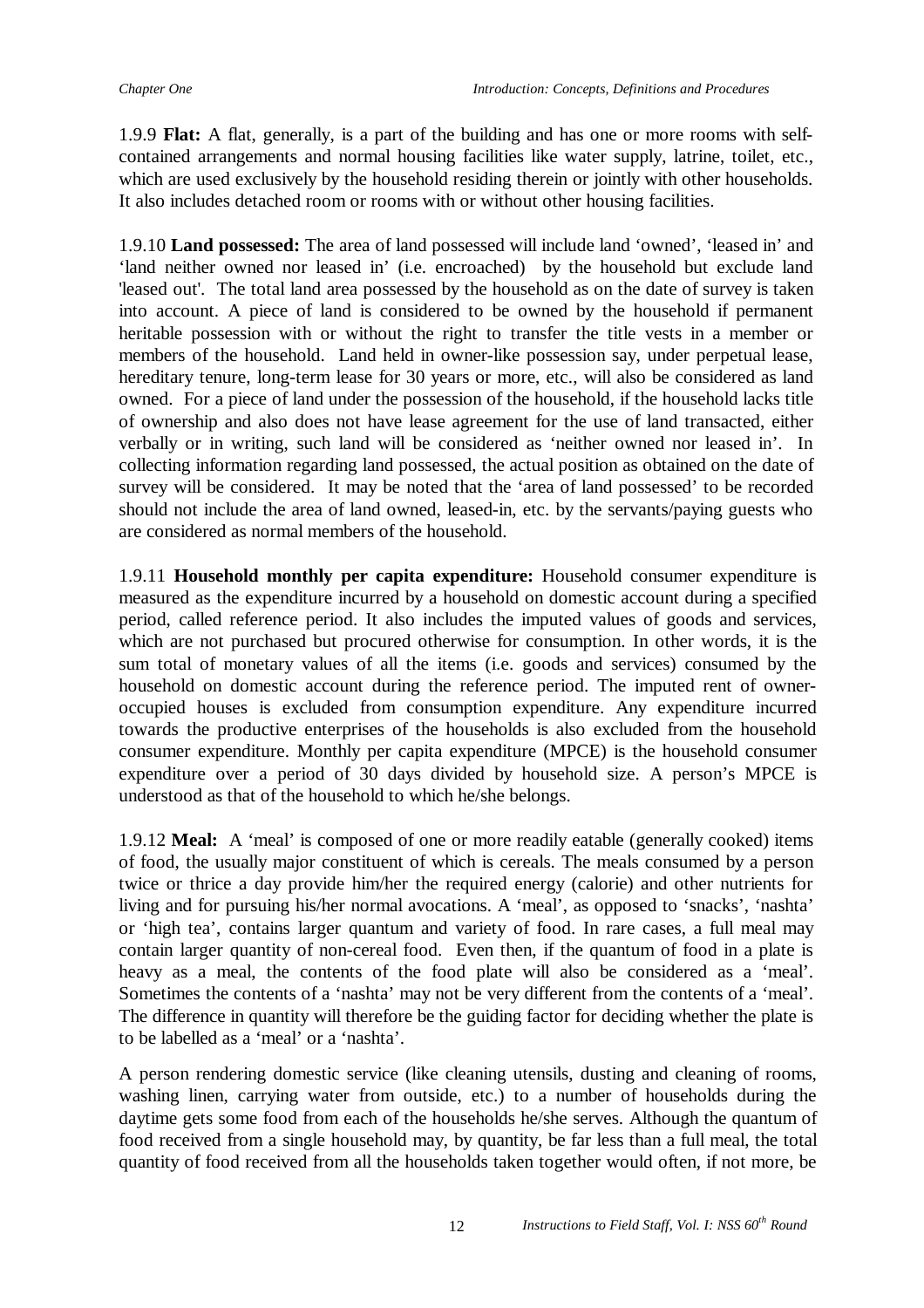at least equivalent to a full meal. In this particular situation, the person will be considered to be consuming one meal every day under 'meal taken away from home'.

Subject to the guidelines given in the two preceding paragraphs, for the purpose of data collection on 'number of meals consumed' one has to depend on the judgement of the informant because, the informant would reckon the number on the basis of his/her own understanding of the concept of a meal/khana.

1.9.13 **Public Distribution System (PDS):** means the distribution of some essential commodities by the government at subsidised rate through ration shops, fair price shops and control shops. These shops may be owned by the government, local self-government, a government undertaking, the proprietor of a firm, co-operatives or private persons (individually or jointly) or other bodies like club, trust, etc. For kerosene, 'public distribution system' will also include kerosene depots selling kerosene at controlled prices. 'Super bazaars' and co-operative stores will not generally be included under public distribution system. However, when they sell rationed commodities also at controlled prices against ration cards, they will be taken as ration shops for particular commodities. (Presentation of ration card may not, however, be obligatory for some controlled price commodities like kerosene, coal, etc.).

1.9.14 **Economic activity:** The entire spectrum of human activity falls into two categories: economic activity and non-economic activity. Any activity that results in production of goods and services that adds value to national product is considered as an economic activity. The economic activities have two parts - market activities and non-market activities. Market activities are those that involve remuneration to those who perform it i.e., activity performed for pay or profit. Such activities include production of all goods and services for market including those of government services etc. Non-market activities are those involving the production of primary commodities for own consumption and own account production of fixed assets.

The full spectrum of economic activities as defined in the UN System of National Accounts is not covered in the definition adopted for the Employment and Unemployment surveys of NSSO. While the former includes activities like own account processing of primary products among other things, in the NSS surveys, processing of primary products for own consumption is not considered as economic activity. In the NSS surveys, activities relating to the production of primary goods for own consumption is restricted to the agricultural sector only and does not include activities in the mining and quarrying sector.

The term 'economic activity' in the Employment and Unemployment survey of NSSO in the  $60<sup>th</sup>$  round will include:

(i) all the market activities described above, i.e., the activities performed for pay or profit which result in production of goods and services for exchange,

(ii) of the non-market activities,

(a) all the activities relating to the agricultural sector (i.e. **industry Divisions 01 to 05 of NIC 1998**) which result in production (including gathering of uncultivated crops,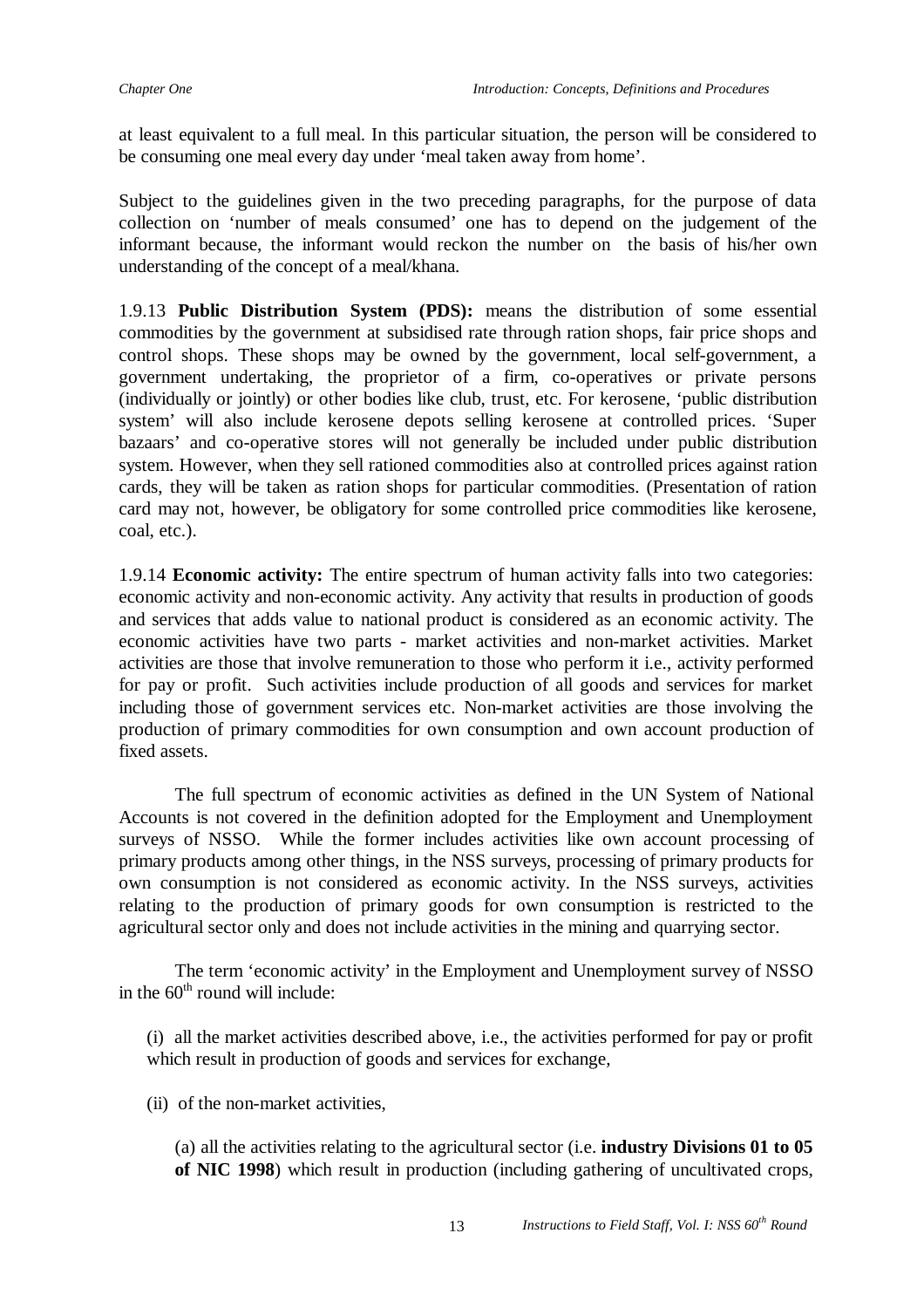forestry, collection of firewood, hunting, fishing etc.) of agricultural produce for own consumption

#### and

(b) the activities relating to the own-account production of fixed assets. Own account production of fixed assets include construction of own houses, roads, wells etc., and of machinery, tools etc., for household enterprise and also construction of any private or community facilities free of charge. A person may be engaged in own account construction in the capacity of either a labour or a supervisor.

It is to be noted that as in earlier rounds, the activities like prostitution, begging, smuggling etc. which may result in earnings, by convention, will not be considered as economic activities.

1.9.15 **Activity status:** It is the activity situation in which a person is found during a reference period which concerns with the person's participation in economic and noneconomic activities. According to this, a person will be in one or a combination of the following three status during a reference period:

(i) working or being engaged in economic activity (work),

(ii) being not engaged in economic activity (work) and either making tangible efforts to seek 'work' or being available for 'work' if the 'work' is available and

(iii) being not engaged in any economic activity (work) and also not available for 'work'.

Activity status, as mentioned in (i)  $\&$  (ii) above, are associated with 'being in labour force' and the last with 'not being in the labour force'. Within the labour force, activity status (i) is associated with 'employment' and that of (ii) with 'unemployment'. The three broad activity status have been further sub-divided into several detailed activity categories. These are stated below:

- *(i) working or being engaged in economic activity (employed):* 
	- (a) worked in household enterprise (self-employed) as an own-account worker
	- (b) worked in household enterprise (self-employed) as an employer
	- (c) worked in household enterprise (self-employed) as 'helper'
	- (d) worked as regular salaried/wage employee
	- (e) worked as casual wage labour in public works
	- (f) worked as casual wage labour in other types of works
	- (g) did not work due to sickness though there was work in household enterprise
	- (h) did not work due to other reasons though there was work in household enterprise
	- (i) did not work due to sickness but had regular salaried/ wage employment
	- (j) did not work due to other reasons but had regular salaried/wage employment

*(ii) not working but seeking or available for work (unemployed) :* 

(a) sought work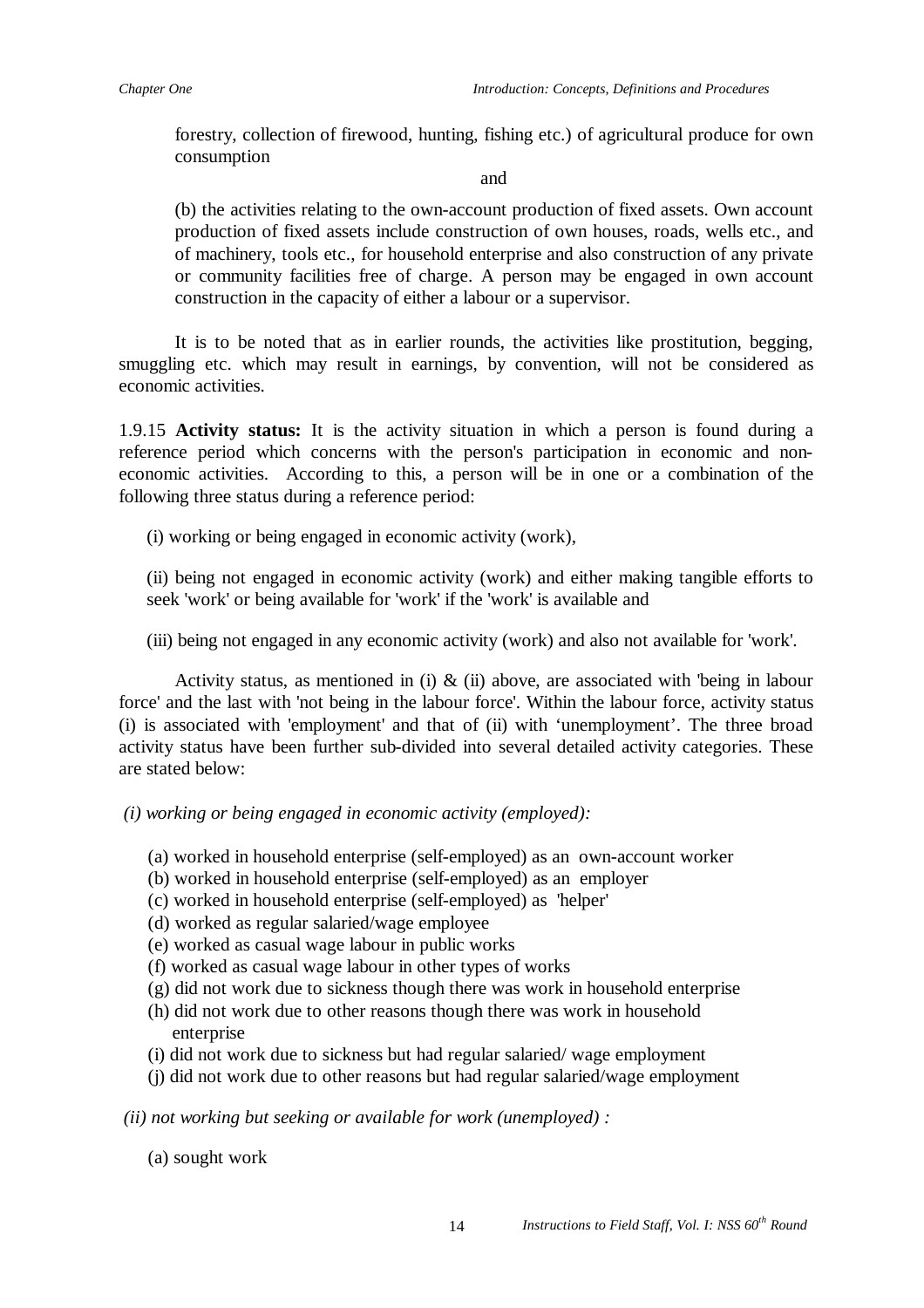- (b) did not seek but was available for work
- *(iii) not working and also not available for work (not in labour force) :*
	- (a) attended educational institution
	- (b) attended domestic duties only
	- (c) attended domestic duties and was also engaged in free collection of goods, tailoring, weaving, etc. for household use
	- (d) recipients of rent, pension, remittance, etc.
	- (e) not able to work due to disability
	- (f) beggars, prostitutes, etc.
	- (g) others
	- (h) did not work due to sickness (for casual workers only).

1.9.16 The various constituents of 'workers', 'unemployed', 'labour force', 'out of labour force' are as explained below:

(a) **Workers (or employed):** Persons who are engaged in any economic activity or who, despite their attachment to economic activity, have abstained from work for reason of illness, injury or other physical disability, bad weather, festivals, social or religious functions or other contingencies necessitating temporary absence from work constitute workers. Unpaid helpers who assist in the operation of an economic activity in the household farm or non-farm activities are also considered as workers. All the workers are assigned one of the detailed activity status under the broad activity category 'working or being engaged in economic activity'.

(b) **Seeking or available for work (or unemployed):** Persons, who owing to lack of work, had not worked but either sought work through employment exchanges, intermediaries, friends or relatives or by making applications to prospective employers or expressed their willingness or availability for work *under the prevailing condition of work and remuneration* are considered as those who are 'seeking or available for work' (or unemployed).

(c) **Labour force:** Persons who are either 'working' (or employed) or 'seeking or available for work' (or unemployed) during the reference period together constitute the labour force.

(d) **Out of labour force:** Persons who are neither 'working' and at the same time nor 'seeking or available for work' for various reasons during the reference period are considered to be 'out of labour force'. The persons under this category are students, those engaged in domestic duties, rentiers, pensioners, recipients of remittances, those living on alms, infirm or disabled persons, too young or too old persons, prostitutes, smugglers, etc. and casual labourers not working due to sickness.

1.9.17 It may be noted that workers have been further categorized as *self-employed, regular salaried/wage employee and casual wage labour.* These categories are defined in the following paragraphs.

1.9.18 **Self-employed:** Persons who operate their own farm or non-farm enterprises or are engaged independently in a profession or trade on own-account or with one or a few partners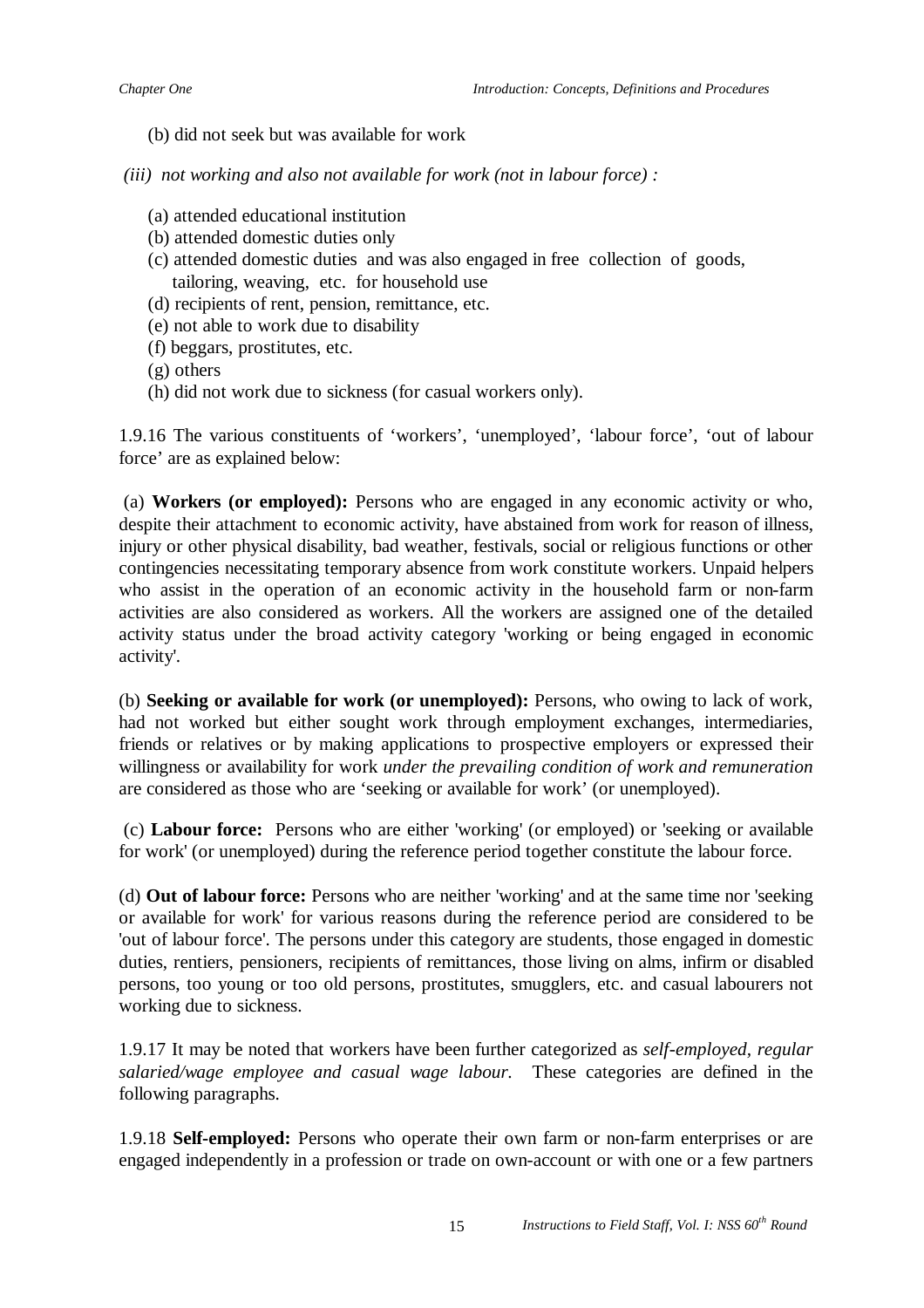are self-employed in household enterprises. The essential feature of the self-employed is that they have *autonomy* (i.e., regarding how, where and when to produce) and *economic independence* (i.e., regarding market, scale of operation and money) for carrying out operation. The fee or remuneration received by them consists of two parts - the share of their labour and profit of the enterprise. In other words, their remuneration is determined wholly or mainly by sales or profits of the goods or services which are produced*.*

The self-employed persons may again be categorised into the following three groups:

- (i) **own-account workers:** They are the self-employed who operate their enterprises on their own account or with one or a few partners and who during the reference period by and large, run their enterprise without hiring any labour. They may, however, have unpaid helpers to assist them in the activity of the enterprise.
- (ii) **employers:** The self-employed persons who work on their own account or with one or a few partners and by and large run their enterprise by hiring labour are the employers, and
- (iii) **helpers in household enterprise:** The helpers are a category of self-employed persons mostly family members who keep themselves engaged in their household enterprises, working full or part time and do not receive any regular salary or wages in return for the work performed. They do not run the household enterprise on their own but assist the related person living in the same household in running the household enterprise.

1.9.19 There is a category of workers who work at a place of their choice which is outside the establishment that employs them or buys their product. Different expressions like 'home workers', 'home based workers' and 'out workers' are synonymously used for such workers. For the purpose of this survey, all such workers will be commonly termed as 'home workers' and will be categorised as 'self-employed'. The 'home workers' have *some degree of autonomy* and *economic independence* in carrying out the work, and their work is not directly supervised as is the case for the *employees.* Like the other self-employed, these workers have to meet certain costs, like actual or imputed rent on the buildings in which they work, costs incurred for heating, lighting and power, storage or transportation, etc., thereby indicating that they have some tangible or intangible means of production. It may be noted that *employees* are not required to provide such inputs for production.

1.9.20 It may further be elaborated that the 'putting out' system prevalent in the production process in which a part of production which is 'put out' is performed in different household enterprises (and not at the employers establishment). For example, *bidi* rollers obtaining orders from a bidi manufacturer will be considered as home workers irrespective of whether or not they were supplied raw material (leaves, *masala*, etc.), equipment (scissors) and other means of production. The fee or remuneration received consists of two parts - the share of their labour and profit of the enterprise. In some cases, the payment may be based on piece rate. Similarly, a woman engaged in tailoring or embroidery work on order from a wholesaler, or making *pappad* on order from some particular unit/contractor/trader at her home will be treated as 'home worker'. On the other hand, if she does the work in the employers premises, she will be treated as *employee*. Again, if she is not undertaking these activities on orders from outside, but markets the products by herself/other household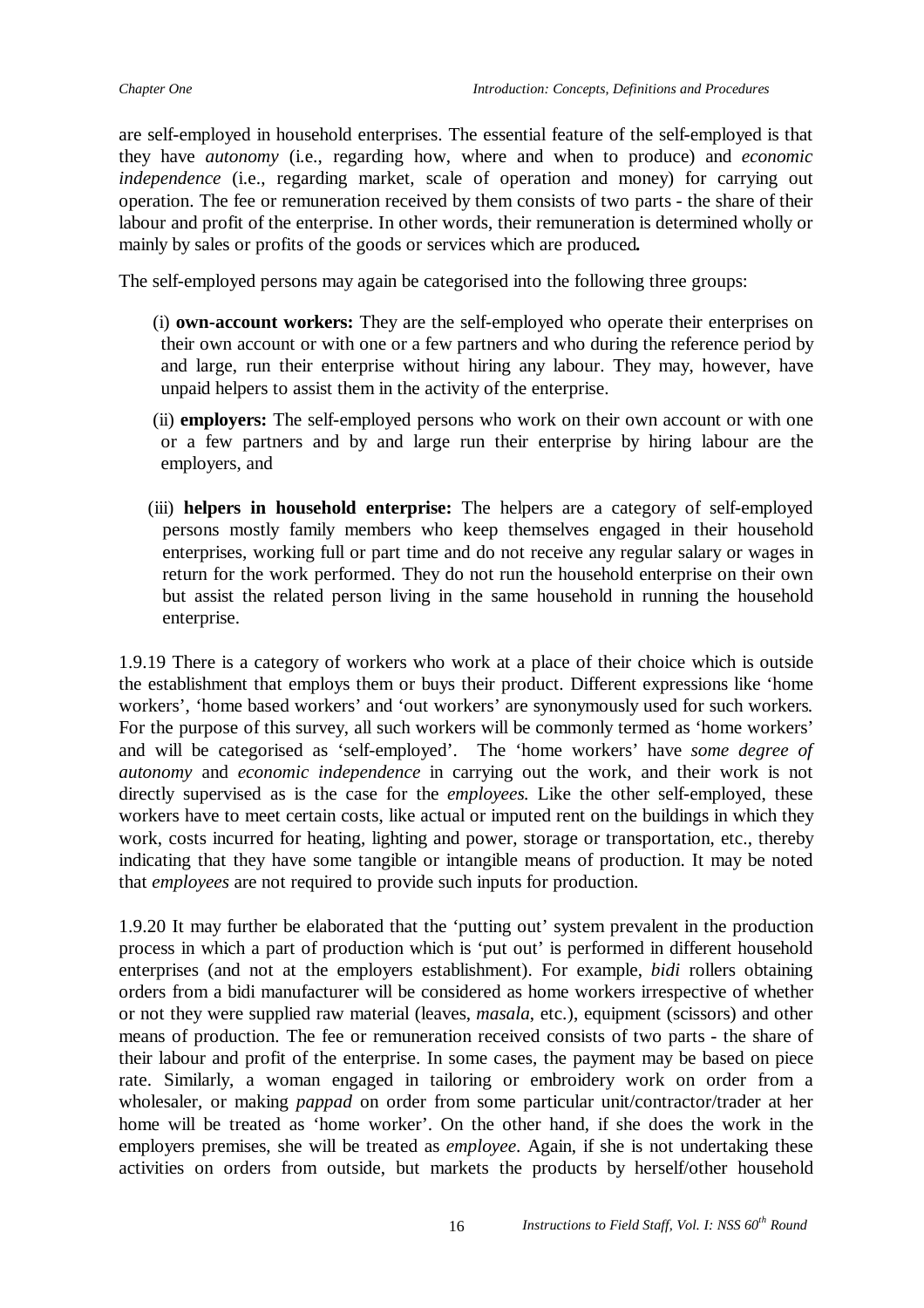members for profit, she will be considered as an own account worker, if of course, she does not employ any hired help more or less on a regular basis.

1.9.21 **Regular salaried/wage employee:** Persons working in others farm or non-farm enterprises (both household and non-household) and getting in return salary or wages on a regular basis (and not on the basis of daily or periodic renewal of work contract) are the regular salaried/wage employees. *The category not only includes persons getting time wage but also persons receiving piece wage or salary and paid apprentices, both full time and part-time.*

1.9.22 **Casual wage labour:** A person casually engaged in others farm or non-farm enterprises (both household and non-household) and getting in return wage according to the terms of the daily or periodic work contract is a casual wage labour. Usually, in the rural areas, a type of casual labourers can be seen who normally engage themselves in 'public works' activities. *'Public works'* are those activities which are sponsored by Government or local bodies for construction of roads, bunds, digging of ponds etc. as 'test relief' measures (like flood relief, drought relief, famine relief, etc.) and also employment generation scheme under poverty alleviation programmes (NREP, RLEGP, etc.).

1.9.23 **Different approaches for determining activity status:** The persons surveyed are to be classified into various activity categories on the basis of activities pursued by them during certain specified reference periods. There are three reference periods for this survey viz. (i) one year, (ii) one week and (iii) each day of the reference week. Based on these three periods, three different measures of activity status are arrived at. These are termed respectively as *usual status*, *current weekly status* and *current daily status*. The activity status determined on the basis of the reference period of 1 year is known as the *usual activity status* of a person, that determined on the basis of a reference period of 1 week is known as the *current weekly status (cws)* of the person and the activity status determined on the basis of a reference period of 1 day is known as the *current daily status* (cds) of the person.

1.9.24 Identification of each individual into a unique situation poses a problem when more than one of three types of broad activity status viz. 'employed', 'unemployed' and 'not in labour force' is concurrently obtained for a person. In such an eventuality, unique identification under any one of the three broad activity status is done by adopting either the *major time criterion* or *priority criterion.* The former is used for classification of persons under 'usual activity status' and, the latter, for classification of persons under 'current activity status'. If, by adopting one of the two criteria mentioned above, a person categorised as engaged in economic activity is found to be pursuing more than one economic activity during the reference period, the appropriate detailed activity status category will relate to the activity in which relatively more time has been spent. Similar approach is adopted for non-economic activities also.

1.9.25 **Usual activity status:** The usual activity status relates to the activity status of a person during the reference period of 365 days preceding the date of survey. The activity status on which a person spent relatively longer time (major time criterion) during the 365 days preceding the date of survey is considered the *principal usual activity status* of the person. To decide the principal usual activity of a person, he/she is first categorised as belonging to the labour force or not, during the reference period **on the basis of major time**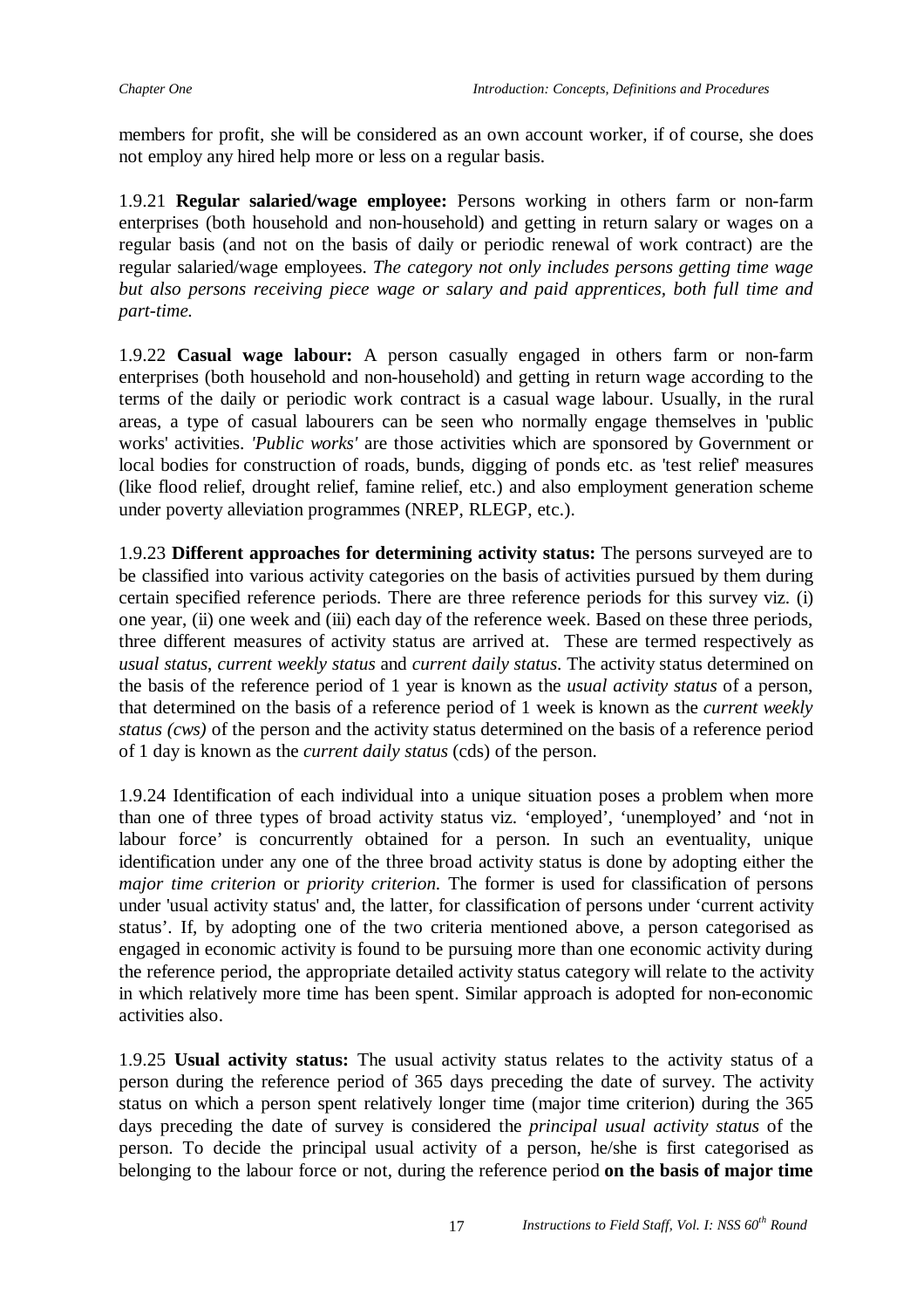**criterion**. Persons, thus, adjudged as not belonging to the labour force are assigned the broad activity status 'neither working nor available for work'. For the persons belonging to the labour force, the broad activity status of either 'working' or 'not working but seeking and/or available for work' is then ascertained again on the basis of the relatively longer time spent in the labour force during the 365 days preceding the date of survey. Within the broad activity status so determined, the detailed activity status category of a person pursuing more than one such activity will be determined again on the basis of the relatively longer time spent.

1.9.26 **Subsidiary economic activity status:** A person whose principal usual status is determined on the basis of the major time criterion may have pursued some economic activity **for a relatively shorter time** (minor time) during the reference period of 365 days preceding the date of survey. The status in which such economic activity is pursued during the reference period of 365 days preceding the date of survey is the subsidiary economic activity status of the person. In case of multiple subsidiary economic activities, the major activity and status based on the relatively longer time spent criterion will be considered. It may be noted that engagement in work in subsidiary capacity may arise out of the two following situations:

- (i) a person may be engaged for a **relatively longer period** during the last 365 days in some economic/ non-economic activity and for a **relatively shorter period** in another economic activity and
- (ii) a person may be pursuing one economic activity/ non-economic activity **almost through-out the year** in the principal usual activity status and also simultaneously pursuing another economic activity for a **relatively shorter period** in a subsidiary capacity.

1.9.27 **Current weekly activity status:** The current weekly activity status of a person is the activity status obtaining for a person during a reference period of 7 days preceding the date of survey. It is decided **on the basis of a certain priority cum major time criterion**. According to the priority criterion, the status of 'working' gets priority over the status of 'not working but seeking or available for work' which in turn gets priority over the status of 'neither working nor available for work'. *A person is considered working (or employed)) if he/she, while pursuing any economic activity, had worked for at least one hour on at least one day during the 7 days preceding the date of survey.* A person is considered 'seeking or available for work (or unemployed)' if during the reference week no economic activity was pursued by the person but he/she made efforts to get work or had been available for work any time during the reference week though not actively seeking work in the belief that no work was available. A person who had neither worked nor was available for work any time during the reference week, is considered to be engaged in non-economic activities (or not in labour force). Having decided the broad current weekly activity status of a person on the basis of 'priority' criterion, the detailed current weekly activity status is again decided **on the basis of 'major time' criterion if a person is pursuing multiple economic activities**.

1.9.28 **Current daily activity status:** The activity pattern of the population, particularly in the unorganised sector, is such that during a week, and sometimes, even during a day, a person can pursue more than one activity. Moreover, many people can even undertake both economic and non-economic activities on the same day of a reference week. The current daily activity status for a person is determined on the basis of his/her activity status on each day of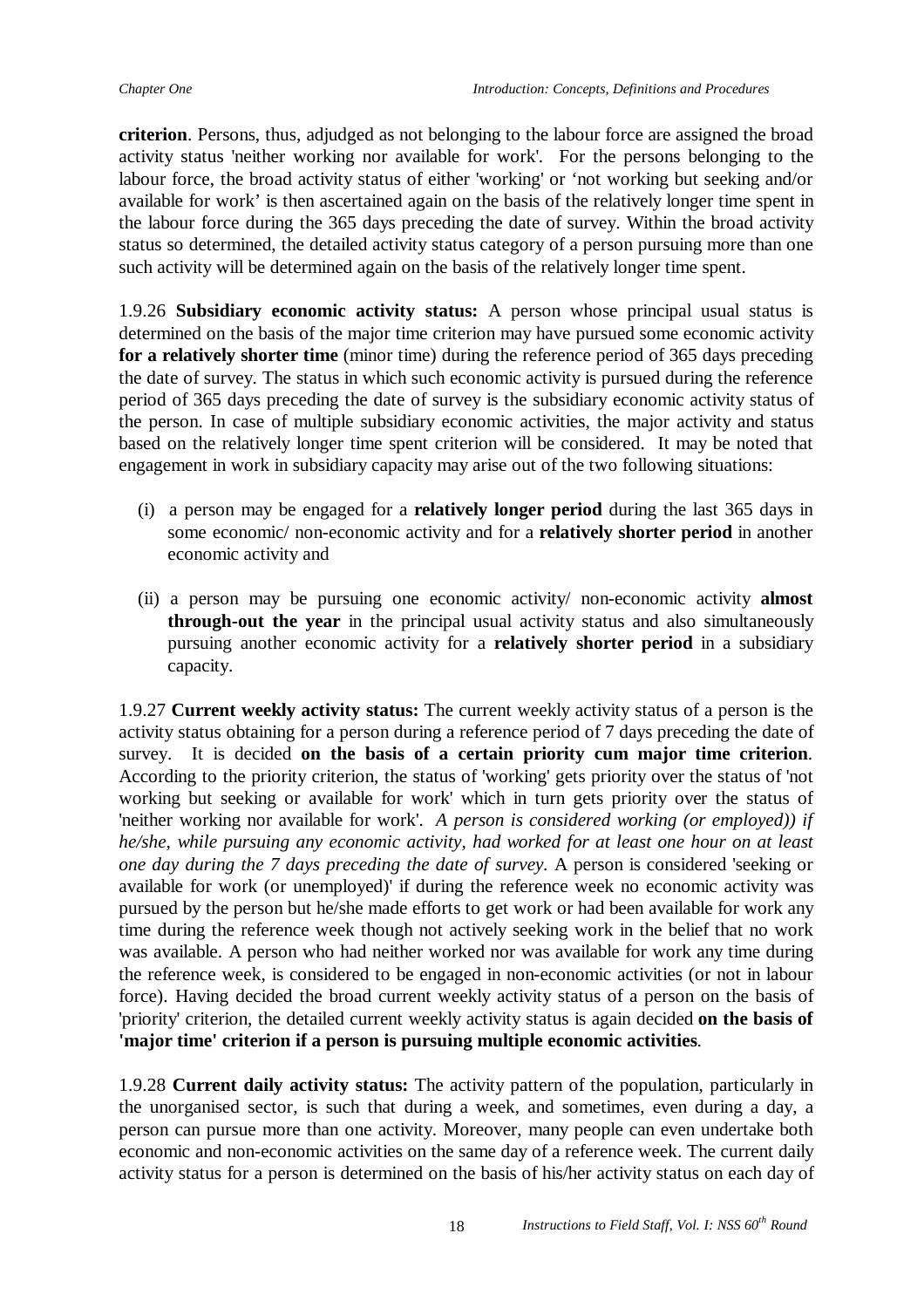the reference week **using a priority-cum-major time criterion** (day to day labour time disposition). The following points may be noted for determining the current daily status of a person:

- i) Each day of the reference week is looked upon as comprising of either two 'half days' or a 'full day' for assigning the activity status.
- ii) A person is considered 'working' (employed) for the entire day if he/she had worked for 4 hours or more during the day.
- iii) If a person was engaged in more than one of the economic activities for *4 hours or more* on a day, he/she would be assigned two economic activities out of the different economic activities on which he/she devoted relatively longer time on the reference day. In such cases, one 'half day' work will be considered for each of those two economic activities (i.e. 0.5 intensity will be given for each of these two economic activities).
- iv) If the person had worked for *1 hour or more but less than 4 hours,* he/she is considered 'working' (employed) for half-day and 'seeking or available for work' (unemployed) or 'neither seeking nor available for work' (not in labour force) for the other half of the day depending on whether he was seeking/available for work or not.
- v) If a person was not engaged in 'work' even for 1 hour on a day but was seeking/available for work even for 4 hours or more, he/she is considered 'unemployed' for the entire day. But if he/she was 'seeking/available for work' for more than 1 hour and less than 4 hours only, he/she is considered 'unemployed' for half day and 'not in labour force' for the other half of the day.
- vi) A person who neither had any 'work' to do nor was available for 'work' even for half a day was considered 'not in labour force' for the entire day and is assigned one or two of the detailed non-economic activity status depending upon the activities pursued by him/her during the reference day.

It may be noted that while assigning intensity in Block 5, an intensity of 1.0 will be given against an activity which is done for 'full day' and 0.5, if it is done for 'half day'.

1.9.29 There are certain terms used in connection with collection of items of information relating to current activity status of persons. These are explained in the following paragraphs.

1.9.30 **Manual work:** A job essentially involving physical labour is considered as manual work. However, jobs essentially involving physical labour but also requiring a certain level of general, professional, scientific or technical education are not to be termed as 'manual work'. On the other hand, jobs not involving much of physical labour and at the same time not requiring much educational (general, scientific, technical or otherwise) background are to be treated as 'manual work'. Thus, engineers, doctors, dentists, midwives, etc., are not considered manual workers even though their jobs involve some amount of physical labour. But, peons, chowkidars, watchman, etc. are considered manual workers even though their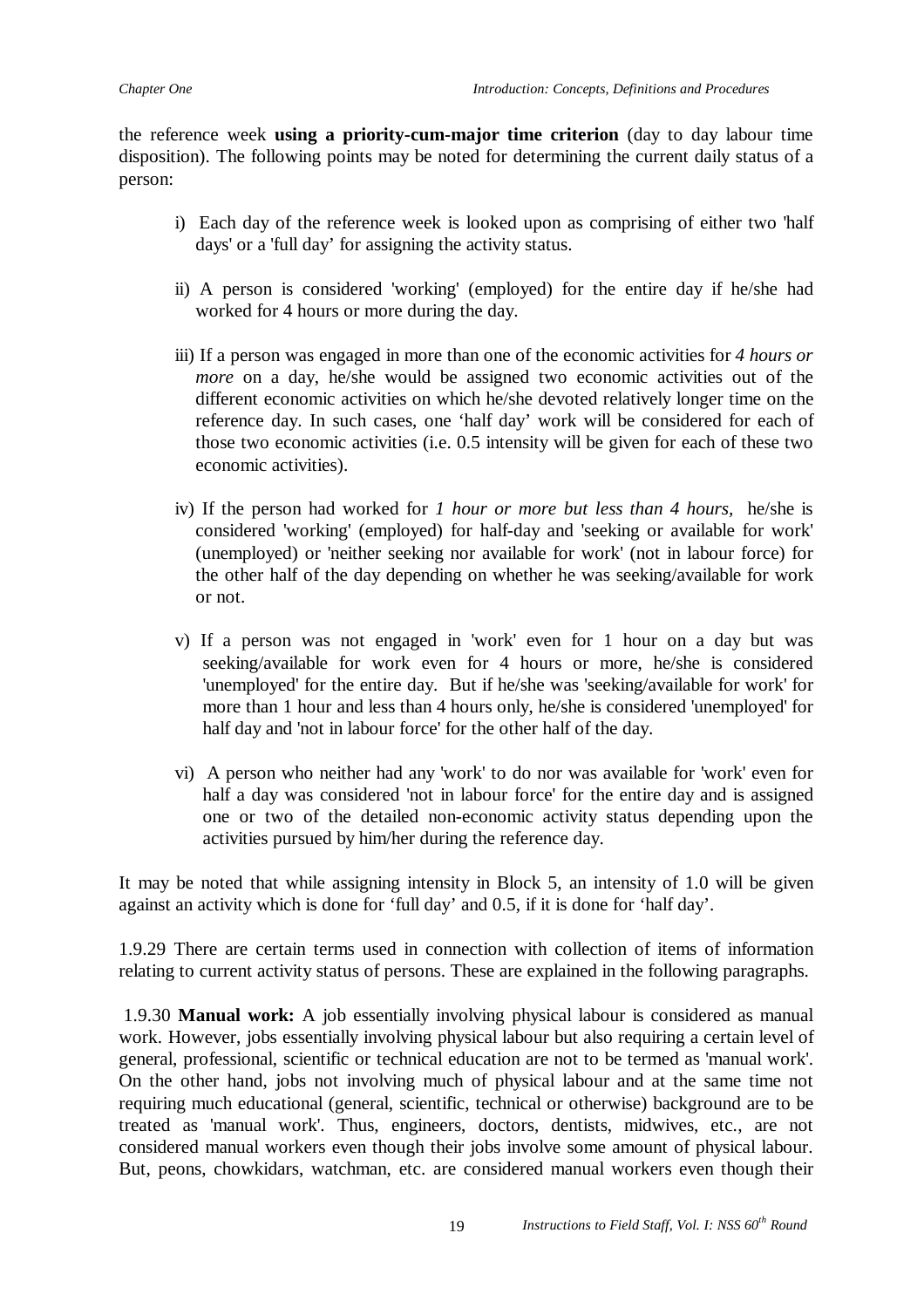work might not involve much physical labour. Manual work has been defined as work pursued in one or more of the following occupational groups of the National Classification of Occupations (NCO 1968):

Division 5: Service workers:

Group 52: cooks, waiters, bartenders and related workers (domestic and institutional) Group 53: maid and other housekeeping service workers (not elsewhere classified) Group 54: building caretakers, sweepers, cleaners and related workers Group 55: launderers, dry cleaners and pressers Group 56: hair dressers, barbers, beauticians and related worker Family 570: fire fighters Family 574: watchmen, gate keepers Family 579: protective service workers not elsewhere classified

Division 6: Farmers, Fishermen, Hunters, Loggers and related workers:

Group 63: agricultural labourers Group 64: plantation labourers and related workers Group 65: other farm workers Group 66: forestry workers Group 67: hunters and related workers Group 68: fishermen and related workers

Division 7-8-9: Production and related workers, transport equipment operators and labourers:

 All groups excluding Group 85 (electrical fitters and related workers) and Group 86 (broadcasting station and sound equipment operators and cinema projectionists).

1.9.31 **Rural Labour:** Manual labour working in agricultural and /or non-agricultural occupations *in return for wages* paid either in cash or in kind (excluding exchange labour) and *living in rural areas*, will be taken as rural labour.

1.9.32 **Agricultural labour:** A person will be considered to be engaged as agricultural labour, if he/she follows one or more of the following agricultural occupations in the capacity of a wage paid manual labour, whether paid in cash or kind or both:

- (i) farming
- (ii) dairy farming
- (iii) production of any horticultural commodity
- (iv) raising of livestock, bees or poultry

(v) any practice performed on a farm as incidental to or in conjunction with farm operations (including forestry and timbering) and the preparation for market and delivery to storage or to market or to carriage for transportation to market of farm produce.

**Working in fisheries is excluded** from agricultural labour. Further, 'carriage for transportation' refers **only to the first stage of the transport** from farm to the first place of disposal.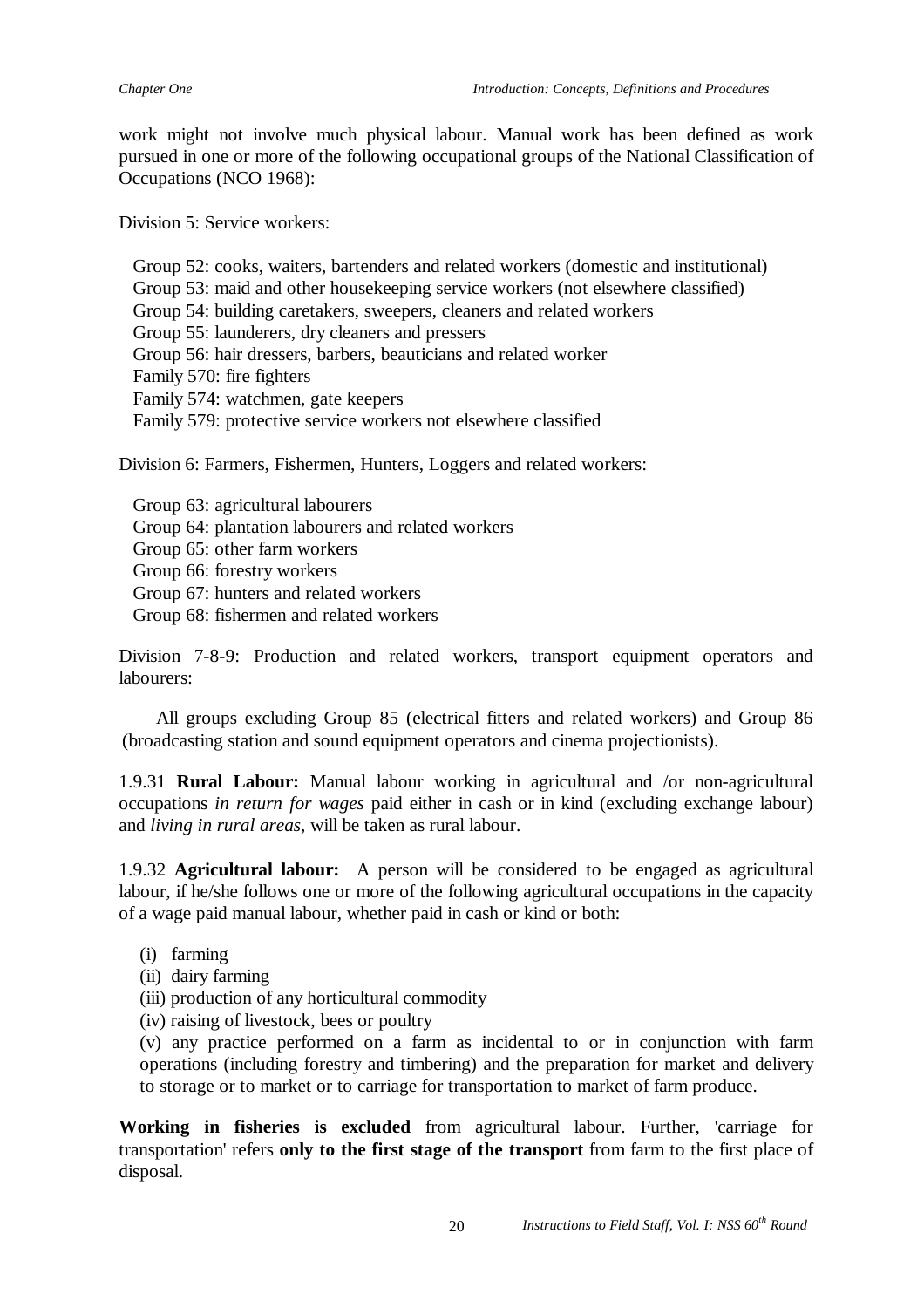1.9.33 **Wage paid-manual labour:** A person who does manual work in return for wages in cash or kind or partly in cash and partly in kind (excluding exchange labour) is a wage paid manual labour. Salaries are also to be counted as wages. A person who is self-employed in manual work is **not treated** as a wage paid manual labour.

1.9.34 **Cultivation:** All activities relating to production of crops and related ancillary activities are considered as cultivation. Growing of trees, plants or crops as plantation or orchards (such as rubber, cashew, coconut, pepper, coffee, tea etc.) are not considered as cultivation activities for the purpose of this survey. In general, the activities covered under NIC 1998 sub-classes 01111, 01112, 01113, 01115, 01119, 01121, 01122 and 01135 (excepting plantation of pepper and cardamom) are to be considered as cultivation.

1.9.35 **Operation:** It is the type of work performed by a person during a reference period such as manual, non-manual, agricultural, non-agricultural etc. Operation has been combined with activity status and industry corresponding to the work performed. Information regarding the type of operation is collected **only for rural areas and relating to current status only**. The different types of operations are - ploughing, sowing, transporting, weeding, harvesting, others (manual) and others (non-manual). In the last two cases, the sector in which the work is performed is indicated by the industry. It may be noted, that for 'regular salaried/wage employees' on leave or on holiday, the 'operation' relates to their respective function in the work or job from which he/she is temporarily off. Similarly, for persons categorised as 'selfemployed' but not working on a particular day inspite of having work on that day, the operation will relate to the work that he/she would have done if he/she had not enjoyed leisure on that day.

1.9.36 **Earnings:** Earnings refer to the wage/salary income (and not total earnings) receivable for the wage/salaried work done during the reference week by the wage/salaried employees and casual labourers. The wage/salary receivable may be in cash or kind or partly in cash and partly in kind.

i) The kind wages are evaluated at the current retail price.

ii) Bonus and perquisites evaluated at retail prices and duly apportioned for the reference week are also included in earnings.

iii) Amount receivable as 'over-time' for the additional work done beyond normal working time is also included. This is a departure from the earlier practice.

1.9.37 **Household principal industry and occupation:** To determine the household principal industry and occupation, the general procedure to be followed is to list all the occupations pertaining to economic activities pursued by the members of the household excluding those employed by the household and paying guests (who in view of their staying and taking food in the household are considered as its normal members) during the one year period preceding the date of survey, no matter whether such occupations are pursued by the members in their principal or subsidiary (on the basis of earnings) capacity. Out of the occupations listed that one which fetched the maximum earnings to the household during the last 365 days preceding the date of survey would be considered as the principal household occupation. It is quite possible that one or more members of the household may pursue the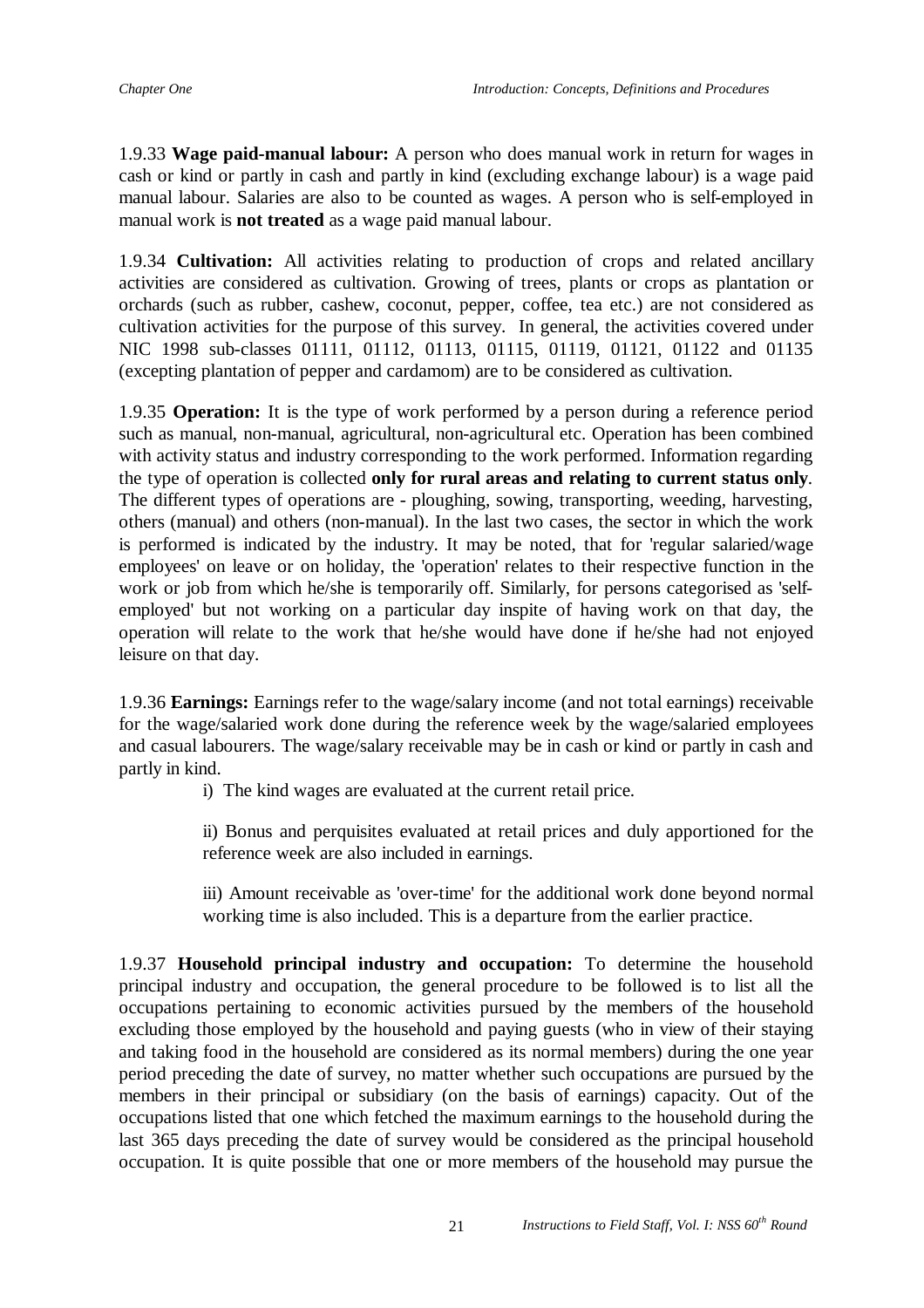household occupation in different industries. In such cases, the particular industry out of all the different industries corresponding to the principal occupation, which fetched the maximum earnings, should be considered as the principal industry of the household. In extreme cases, the earnings may be equal in two different occupations or industry-occupation combinations. By convention, in such cases, priority will be given to the occupation or industry-occupation combination of the senior-most member.

1.9.38 Information on formal vocational training received by the members of the households is to be collected in a separate block of this schedule. Related concepts are discusses next.

1.9.39 **Vocational Training:** A vocational training may broadly be defined as a training which prepares an individual for a specific vocation or occupation. The main objective of vocational education and training is to prepare persons, especially the youth, for the world of work and make them employable for a broad range of occupations in various industries and other economic sectors. It aims at imparting training to persons in very **specific fields** through providing significant **'hands on'** experience in acquiring necessary skill, which will make them employable or create for them opportunities of self-employment.

1.9.40 **Formal Vocational Training:** For the purpose of this survey, only formal vocational training will be considered. Formal vocational training takes place in education and training institutions which follow a structured training programme, leading to recognised certificates, diplomas or degrees. But when the vocational training programme is organised by other agencies which are not specialised training institutes for imparting vocational education and training and the training does not lead to recognised certificates, diplomas or degrees, those training programmes **will not be treated** as formal vocational training. For the purpose of our survey, formal vocational training **will have all** the following characteristics:

- i) structured training programme towards a particular skill having standard norms and syllabus and curriculum
- ii) more emphasis on skill development rather than building knowledge
- iii) certificate/diploma/degree received should have a recognition by

State/Central Government, Public Sector and other reputed concerns.

By point (i) it is meant that:

- (a) the course should have definite title with prescribed syllabus and curriculum with specified duration of the training.
- (b) it should have some entry level eligibility in terms of education, age.

In point (iii), the term 'reputed concern' means reputed business concern as well as NGOs.

It may be noted that the term skill is meant as any marketable expertise, however acquired, irrespective of whether it is marketed or not, or whether the intention is to market it or not.

1.9.41 **Sources for receiving vocational trainings:** Conventionally, vocational education and training has been oriented towards a number of engineering and technical trades. Though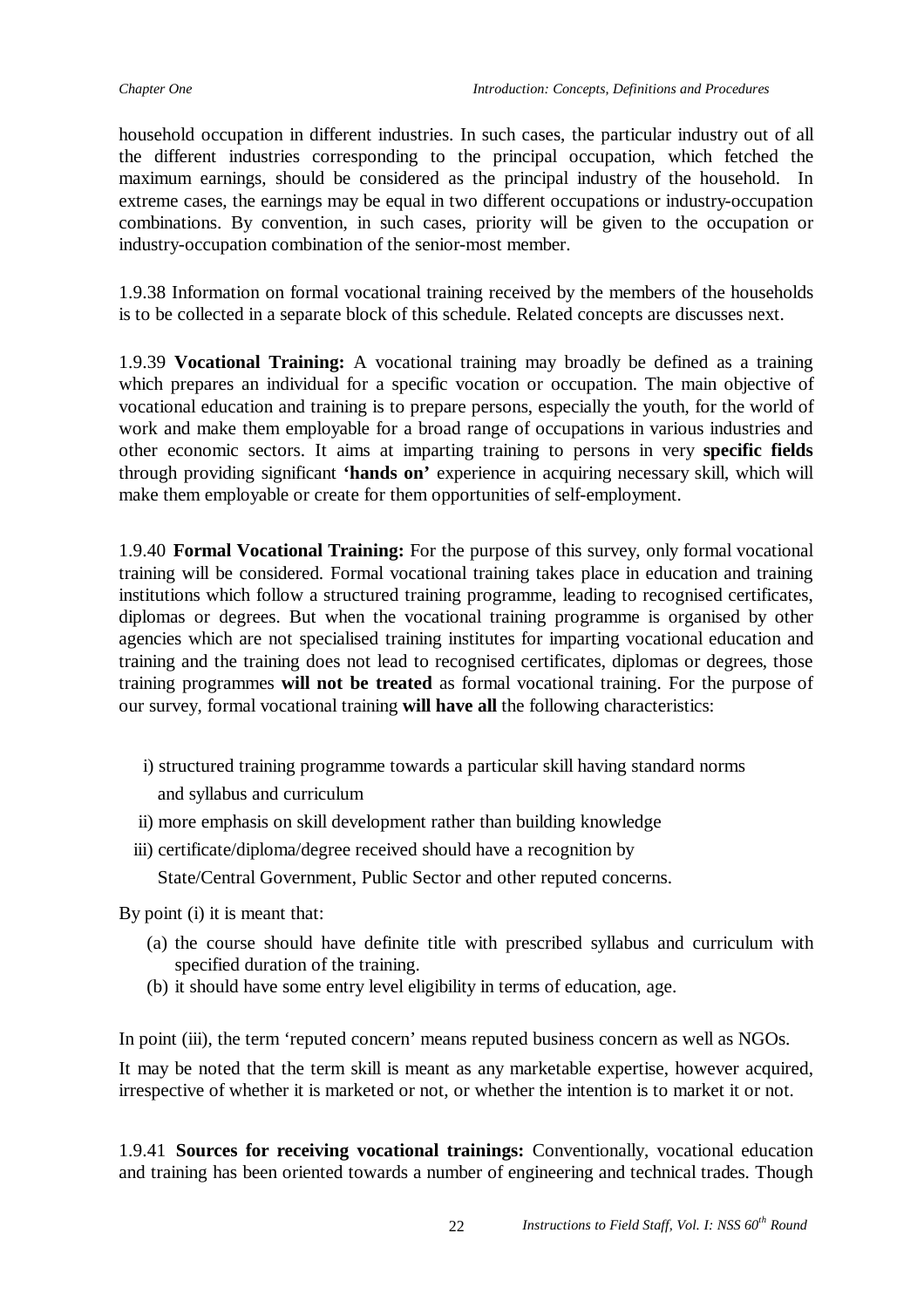they continue to form the core of vocational education, its scope had been considerably widened to include many non-engineering trades also. Some of the major sources from where vocational training can be received are: (a) programmes within the mainstream educational system; (b) technician-level vocational programmes initiated by the Ministry of Labour; (c) programmes offered by government-sponsored training institutions outside the school and university systems; and (d) miscellaneous programmes.

1.9.42 **Programmes within the mainstream education system:** This category covers vocational courses at secondary level and higher secondary level, at first-degree level and in polytechnics. At the school level, students can opt for vocational subjects from an approved list. The University Grants Commission (UGC) introduced the scheme of vocationalisation at first degree level in the academic year 1994-95. Polytechnics have been set up by both the Governments and private agencies. A wide range of vocational courses are offered by polytechnics. Besides the general polytechnics, there are also polytechnic-level specialised institutions established by State Governments which offer diploma courses only in their respective areas of specialisations such as printing technology, leather technology, tool engineering etc. All India Council of Technical Education (AICTE) is responsible for regulating polytechnic education.

1.9.43 **Technician level vocational programmes initiated by Ministry of Labour:** These programmes are mainly implemented by Central/ State Governments and Union Territory Administrations. The Central Government is advised by National Council of Vocational Training (NCVT). Similar Councils at the state level are known as State Council of Vocational Training (SCVT). Some of the more important programmes in this category are:

- (a) Craftsmen Training: This training is imparted through the Industrial Training Institutes (ITIs)/Industrial Training Centres (ITCs) established by both government and private agencies. In all the states there are exclusive ITIs for women and special women wings in general ITIs. Trainings are imparted in both engineering and nonengineering trades.
- (b) Women's Vocational Training: The DGE&T, through its Women's Occupational Directorate, launched the Women's Vocational Training Programme in 1977 through a network of exclusive training institutes. The courses are open to women who have passed the Class 10 or Class 10+2, depending upon the nature of the courses.
- (c) Apprenticeship Training: The Apprentices Act, 1961, makes it obligatory on the part of the employers, both in public and private sector industries, to engage apprentices. The Act initially envisaged training of Trade Apprentices including ITI-passed candidates. The qualification requirements for trade apprentices vary from class VIIIpassed to Class 10+2-passed. It was amended in 1973 to include the training of engineering diploma holders and graduate engineers as "technician" and "graduate" Apprentices, respectively. By a further amendment in 1986, the training of candidates passing out of the 10+2 vocational stream as "Technician (Vocational) Apprentices", was also brought within the purview of the Act. The overall responsibility of monitoring the implementation of the provisions of the Act is vested in the DGE&T.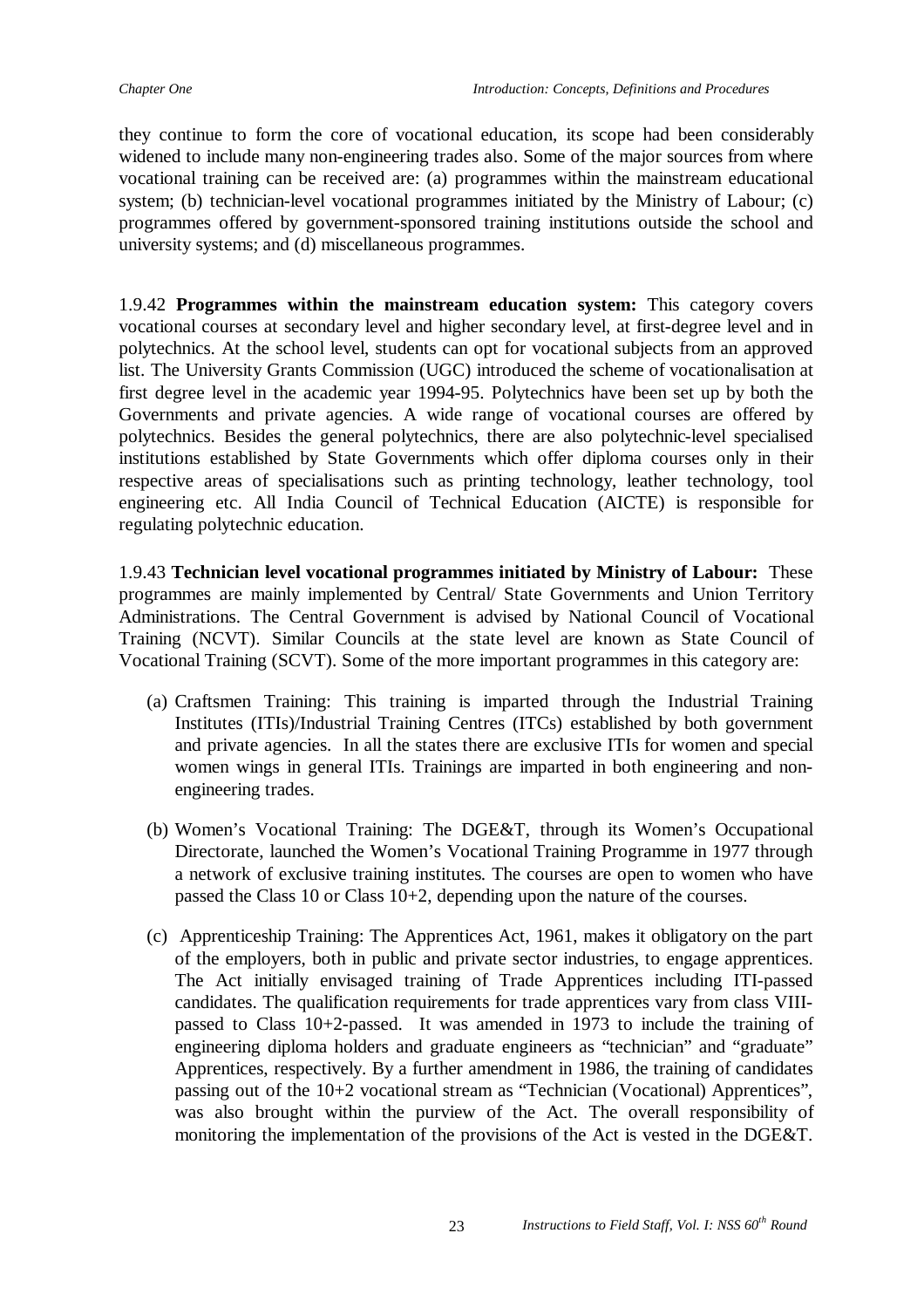Ordinance Factory Board, Ministry of Defence, operates a large number of trade apprentice training programmes.

1.9.44 **Programmes in Government-sponsored Institutions:** Many specialised institutions have been established mostly by the Central government to offer training programmes in a number of areas. They offer courses only in their respective areas of specialisation. The entry requirements range from a pass in Class 10 examination to graduation. While these institutions are under the administrative control of the government, many courses offered by them are regulated by the All India Council of Technical Education (AICTE) if the subjects fall under its jurisdiction.

### 1.9.45 **Miscellaneous Programmes:**

(a) **Open vocational education:** This is launched by National Open School (NOS). Need-based and job-oriented courses are offered through NOS, basically to suit the requirements of the unorganised sector to prepare skilled manpower for selfemployment, entrepreneurship, and income-generating work. The programme is targeted at persons who cannot get admission in ITIs, polytechnics and other vocational education and training institutes. Training is provided at accredited vocational institutions (AVIs) and NOS conducts examinations and issue certificates.

(b) **AICTE-CEP**: The All India Council for Technical Education has introduced a scheme of continuation of education programme(AICTE-CEP) under which it recognizes job-oriented short term programmes offered by various private institutions.

1.9.46 **Ailment - illness or injury:** Ailment, i.e. illness or injury, mean any deviation from the state of physical and mental well being. An ailment may not cause any necessity of hospitalisation, confinement to bed or restricted activity. An ailing member is a normal member of the household who was suffering from any ailment during the reference period. For the purpose of survey, **one will be treated as sick if one feels sick.** This will also include among other things:

- Cases of visual, hearing, speech, locomotor and mental disabilities;
- Injuries will cover all types of damages, such as cuts, wounds, haemorrhage, fractures and burns caused by an accident, including bites to any part of the body;
- Cases of abortion natural or accidental;

This will not include:

- Cases of sterilisation, insertion of IUD, getting MTP etc.,
- Cases of pregnancy and childbirth.

1.9.47 **Hospitalisation:** One will be considered hospitalised if one has availed of medical services as an indoor patient in any hospital. Hospital, for the purpose of survey, refers to any medical institution having provision for admission of sick persons as indoor patients (inpatients) for treatment. Hospital covers public hospitals, community health centres and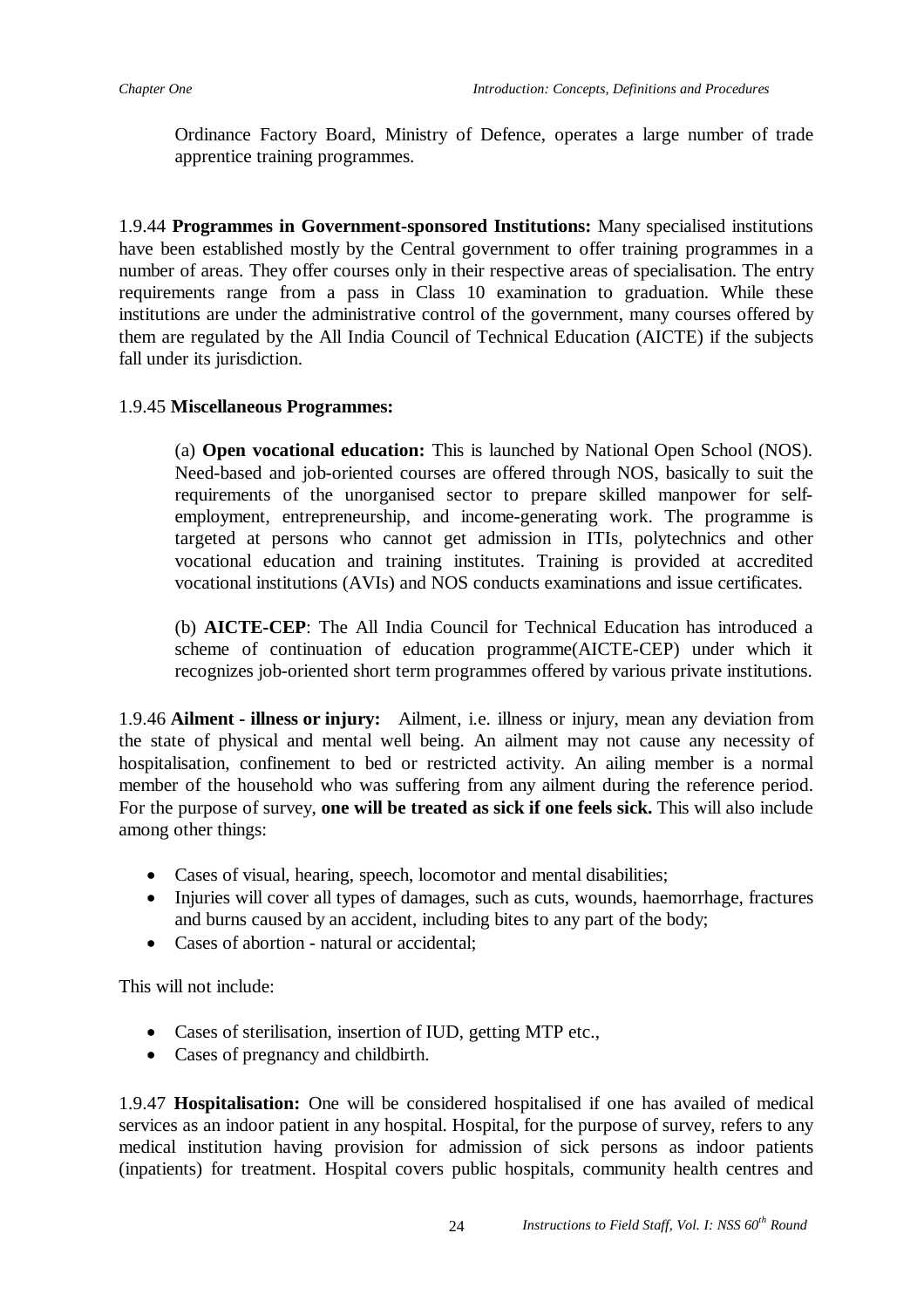primary health centres (if provided with beds), ESI hospitals, private hospitals, nursing homes, etc. In this context it may be noted that admission for treatment of ailment and discharge thereof from the hospital will be considered as case of hospitalisation irrespective of the duration of stay in the hospital. It may also be noted that hospitalisation in the cases of normal pregnancy and childbirth will not be treated as hospitalisation cases as mentioned in the paragraph 1.9.46.

1.9.48 **Confinement to bed:** It refers to a state of health where the ailing person is required or compelled to mostly stay in bed at his/her residence/home.

1.9.49 **Restriction of activity:** By disability or restricted activity is meant the state of health which prevents the ailing person from doing any of his/her normal avocation. For economically employed persons, restricted activity will mean abstention from the economic activity. In case of a housewife, this will mean cutting down of the day's chores. In case of retired persons, this will refer to the pruning of his/her normal activity. In case of students attending educational institution, this will refer to abstention from attending classes. For infants below school going age and for the very old, restricted activity is not to be considered in view of the fact that their usual activities are of restricted nature.

1.9.50 **Spell of ailment:** A continuous period of sickness owing to a specific ailment will be treated as a spell of ailment.

1.9.51 **Duration of ailment:** Duration of ailment is the period between the commencement of the ailment and termination of it by recovery. For ascertaining the period of ailment during the reference period, commencement will be taken as on the first day of the reference period if it was on a day beyond the reference period. Similarly, if the ailment is found to be continuing on the date of enquiry, the day of termination of the ailment will be taken as the last day of the reference period.

1.9.52 **Medical treatment:** A person will be considered to have received medical treatment if he/she has consulted a doctor anywhere (in OPD of a hospital, community health centre, primary health centre/sub-centre, dispensary, doctor's chamber, private residence, etc.) and obtained medical advice on his ailment. The doctor consulted may follow any system of medicine, viz. allopathic, homeopathic, ayurvedic, unani, hakimi or some other recognised system. Treatment taken on the basis of medical advice/prescription of a doctor obtained earlier for similar ailment(s) will also be considered as medical treatment. Self-doctoring or acting on the advice of non-medical persons such as friends, relatives, pharmacists, etc., will not be considered as treatment.

1.9.53 **Disability:** A person with restrictions or lack of abilities to perform an activity in the manner or within the range considered normal for a human being is treated as having disability. It excludes illness/injury of recent origin (morbidity) resulting into temporary loss of ability to see, hear, speak or move.

1.9.54 **Mental disability:** Persons who have difficulty in understanding routine instructions, who do not carry out their activities like others of similar age or exhibit behaviours like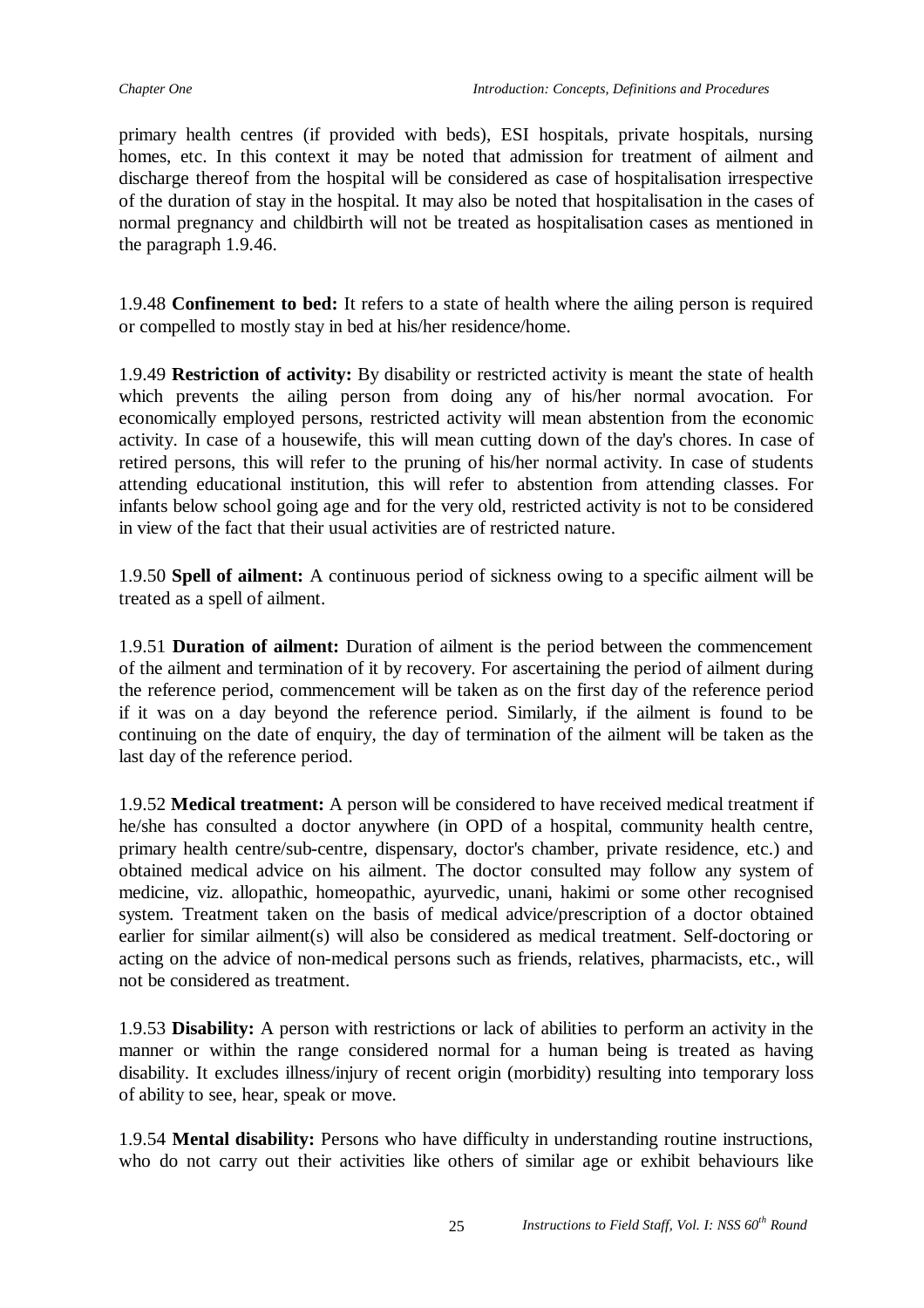talking to self, laughing / crying, staring, violence, fear and suspicion without reason would be considered as mentally disabled for the purpose of the survey. The "activities like others of similar age" will include activities of communication (speech), self-care (cleaning of teeth, wearing clothes, taking bath, taking food, personal hygiene, etc.), home living (doing some household chores) and social skills.

1.9.55 **Visual disability:** By visual disability, it is meant, loss or lack of ability to execute tasks requiring adequate visual acuity. For the survey, visually disabled will include (a) those who do not have any light perception - both eyes taken together and (b) those who have light perception but cannot correctly count fingers of hand (with spectacles/contact lenses if he/she uses spectacles/contact lenses) from a distance of 3 metres (or 10 feet) in good day light with both eyes open. Night blindness is not to be considered as visual disability.

1.9.56 **Hearing disability:** This refers to persons' inability to hear properly. Hearing disability is to be judged taking into consideration the disability of the better ear. In other words, if one ear of a person is normal and the other ear has total hearing loss, then the person is to be judged as normal in hearing for the purpose of the survey. Hearing disability will be judged without taking into consideration the use of hearing aids (i.e., the position for the person when hearing aid is not used). Persons with hearing disability may have different degrees of disability, such as profound, severe or moderate. A person will be treated as having 'profound' hearing disability if he/she cannot hear at all or can only hear loud sounds, such as, thunder or understands only gestures. A person will be treated as having 'severe' hearing disability if he/she can hear only shouted words or can hear only if the speaker is sitting in the front. A person will be treated as having 'moderate' hearing disability if his/her disability is neither profound nor severe. Such a person will usually ask to repeat the words spoken by the speaker or will like to see the face of the speaker while he/she speaks or will feel difficulty in conducting conversations.

1.9.57 **Speech disability:** This refers to persons' inability to speak properly. Speech of a person is judged to be disordered if the person's speech is not understood by the listener. Persons with speech disability will include those who cannot speak, speak only with limited words or those with loss of voice. It also includes those whose speech is not understood due to defects in speech, such as stammering, nasal voice, hoarse voice and discordant voice and articulation defects, etc.

1.9.58 **Locomotor disability:** A person with - (a) loss or lack of normal ability to execute distinctive activities associated with the movement of himself/herself and objects from place to place and (b) physical deformities, other than those involving the hand or leg or both, regardless of whether the same caused loss or lack of normal movement of body – will be considered as disabled with locomotor disability. Thus, persons having locomotor disability will include those with (a) loss or absence or inactivity of whole or part of hand or leg or both due to amputation, paralysis, deformity or dysfunction of joints which affects his/her "normal ability to move self or objects" and (b) those with physical deformities in the body (other than limbs), such as, hunch back, deformed spine, etc. Dwarfs and persons with stiff neck of permanent nature who generally do not have difficulty in the normal movement of body and limbs will also be treated as disabled.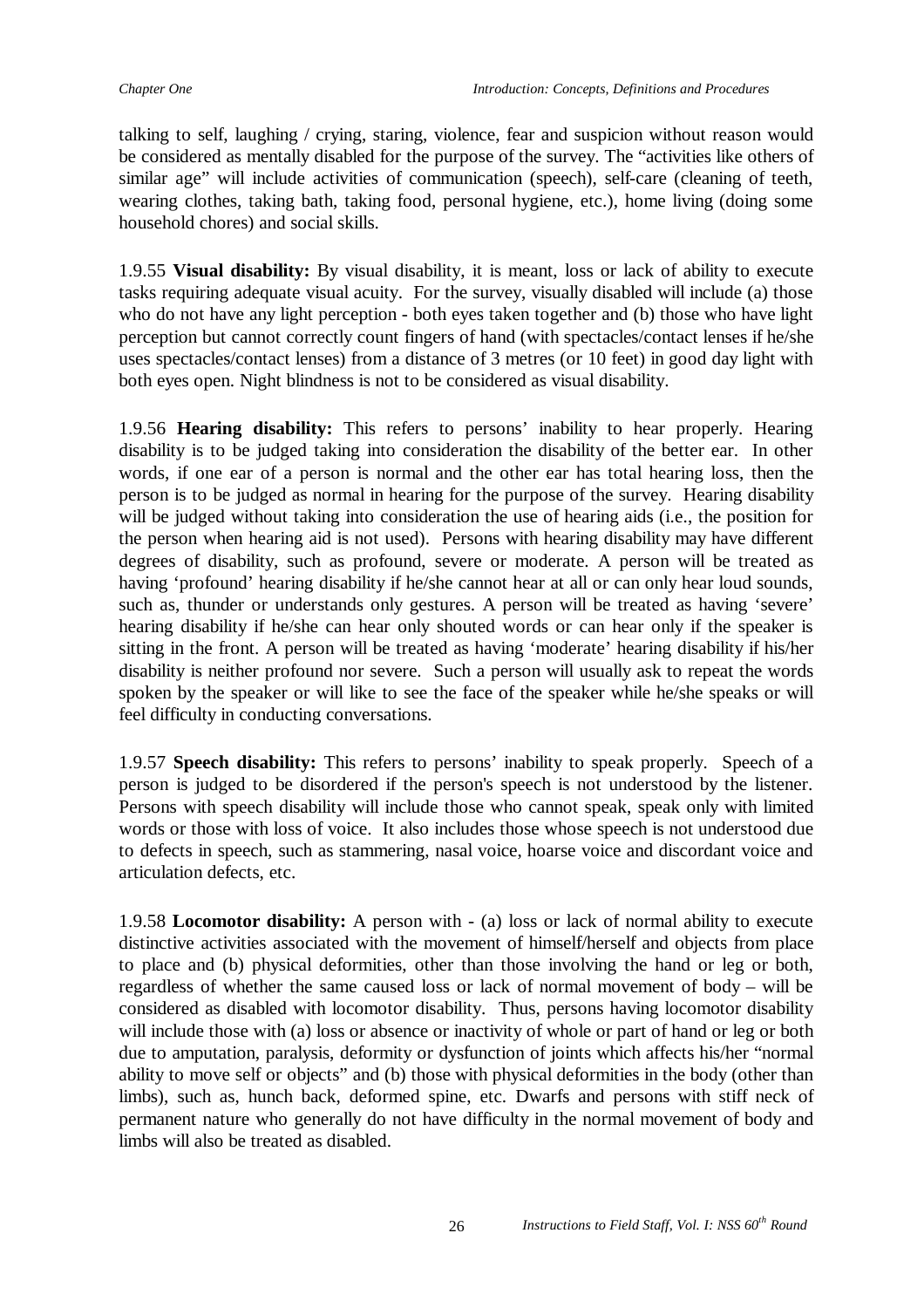1.9.59 **Abortion:** Abortion is the case of foetus born before the completion of 28 weeks since conception and showing no sign of life at birth.

1.9.60 **Live-birth:** When a child shows any evidence of life at birth, irrespective of the interval since conception, it is the case of a live-birth. The child may, however, expire within a very short time after birth.

1.9.61 **Still-birth:** It is the case of a baby born after completion of 28 weeks and showing no sign of life. The birth of a foetus caused by abortion is not considered a 'still-birth'.